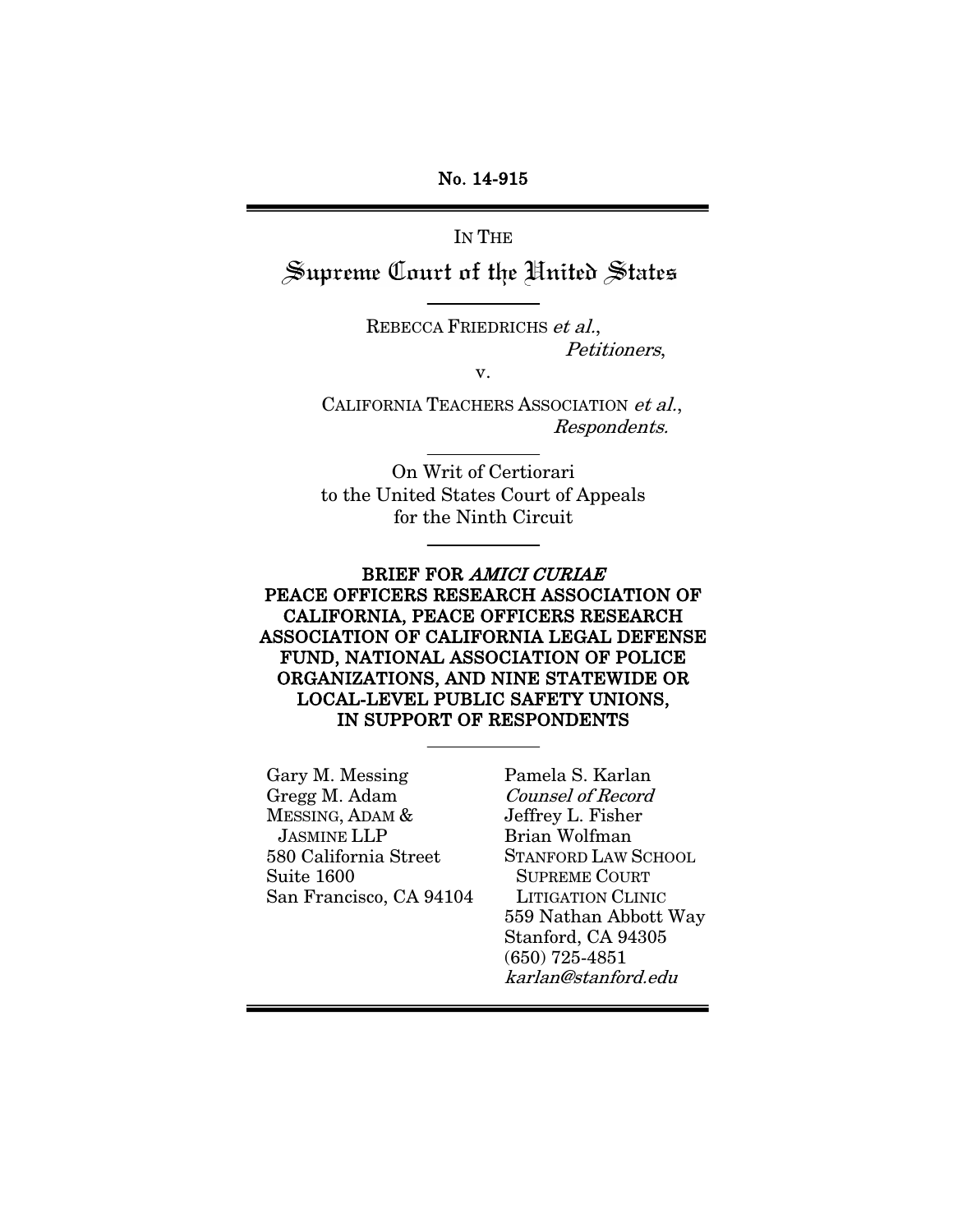## TABLE OF CONTENTS

| The Court Cannot Fully Understand States'<br>Ι.<br>Interests In Allowing Fair-Share Fees<br>Without Understanding The Distinct<br>Nature Of Public Safety Work  4 |  |
|-------------------------------------------------------------------------------------------------------------------------------------------------------------------|--|
| A. This Court Should Not Overrule <i>Abood</i><br>Based On Petitioners' Cherry-Picked<br>Examples Of Public Sector Bargaining5                                    |  |
| B. California's Public Safety Workforces<br>Exemplify The Diversity Of Public<br>Sector Employers And Employees  6                                                |  |
| II. Public Safety Unions Play A Vital Role In<br>Ensuring That The Workers They                                                                                   |  |
| A. Unions Improve The Safety And<br>Training Of Public Safety Employees 9                                                                                         |  |
| Unions Foster Vital Solidarity Among<br>В.<br>Public Safety Employees  12                                                                                         |  |
| C. Unions Improve The Recruitment And<br>Retention Of High-Quality Public Safety                                                                                  |  |
| III. California Shows The Strong Basis States<br>Have For Authorizing Fair-Share Fees As<br>Part Of Public Sector Collective Bargaining                           |  |
|                                                                                                                                                                   |  |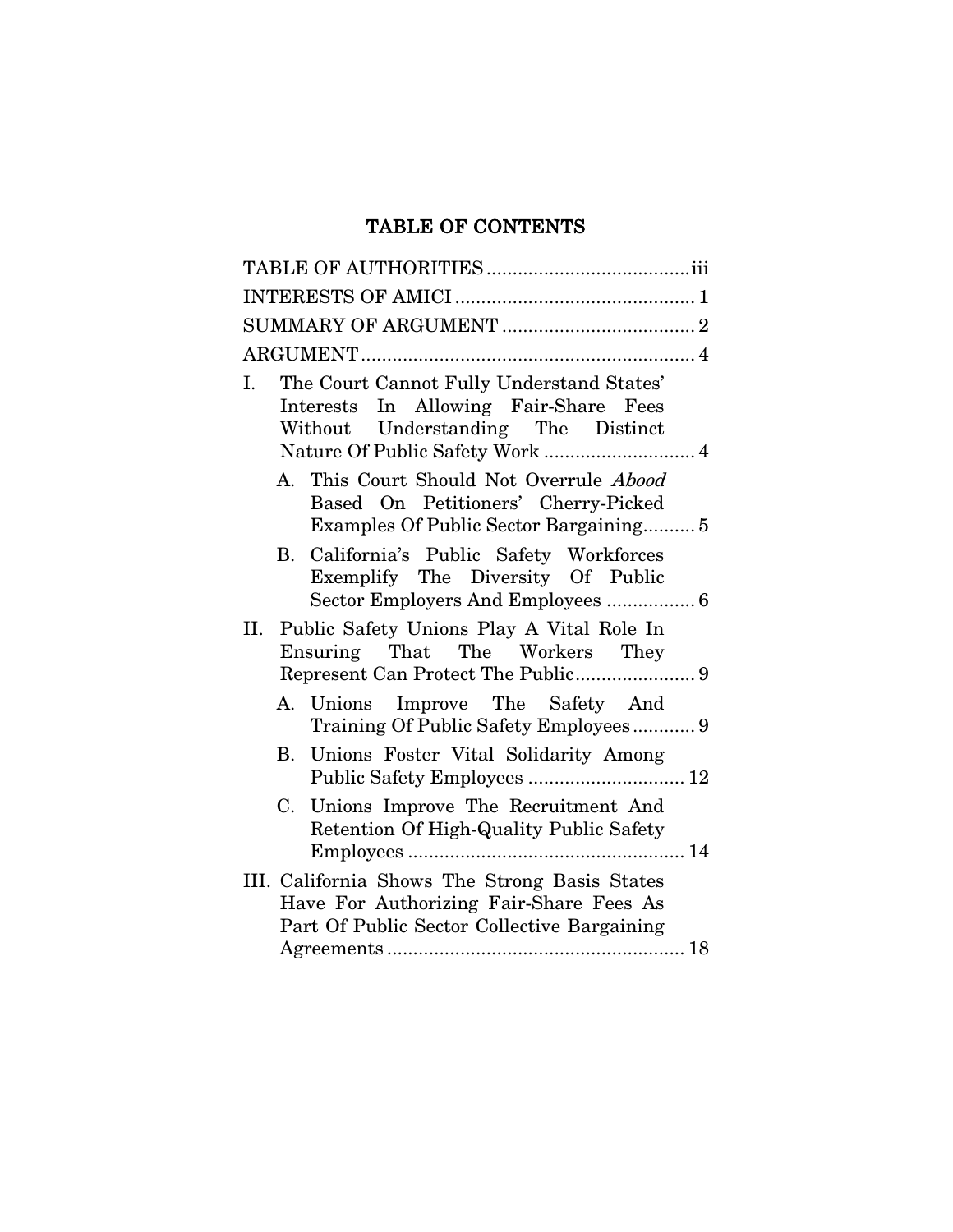|                 | A. California Has Good Reasons For Using<br>Collective Bargaining With Robust<br>Unions To Manage Public Safety |
|-----------------|-----------------------------------------------------------------------------------------------------------------|
|                 |                                                                                                                 |
|                 | B. Categorically Prohibiting Fair-Share                                                                         |
|                 | Fees Would Threaten Public Safety By                                                                            |
|                 | C. California Has A Strong Basis For                                                                            |
|                 | Choosing Unions Supported By Fair-                                                                              |
|                 | Share Fees Over Any Of The                                                                                      |
|                 |                                                                                                                 |
|                 | D. This Court Has Consistently Upheld                                                                           |
|                 | States' Efforts To Manage Their                                                                                 |
|                 | Workforces, Even In Cases Involving                                                                             |
|                 |                                                                                                                 |
|                 |                                                                                                                 |
| <b>APPENDIX</b> |                                                                                                                 |
|                 | Appendix A, Description of Amici 1a                                                                             |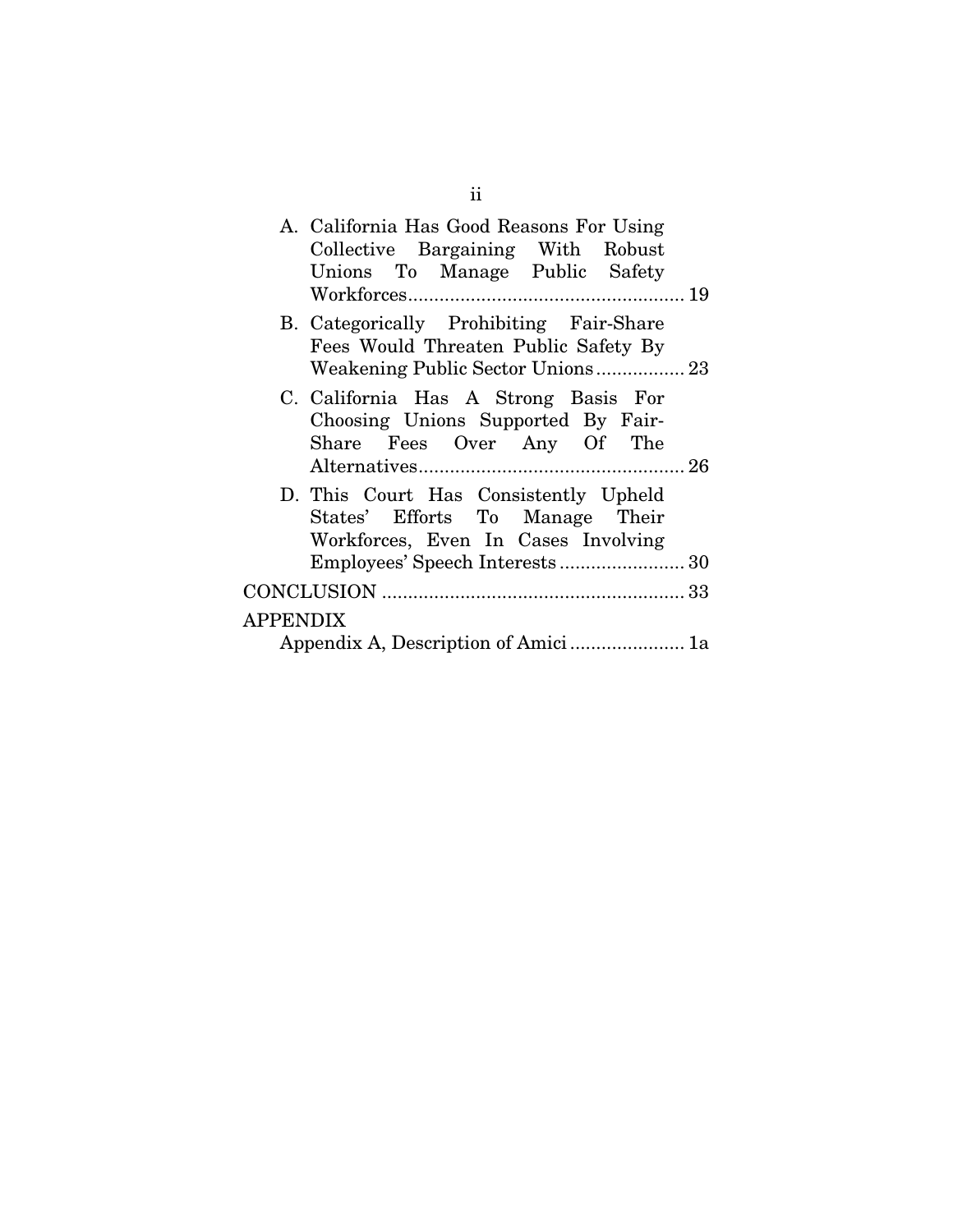## TABLE OF AUTHORITIES

# Page(s)

### **CASES**

| Abood v. Detroit Bd. of Educ.,                                  |
|-----------------------------------------------------------------|
|                                                                 |
| Bond v. United States,                                          |
|                                                                 |
| Borough of Duryea v. Guarnieri,                                 |
|                                                                 |
| City of San Diego v. Roe,                                       |
| 543 U.S. 77 (2004) (per curiam) 31, 32                          |
| Connick v. Myers,                                               |
|                                                                 |
| County of Riverside v. Superior Court,                          |
|                                                                 |
| Davenport v. Wash. Educ. Ass'n,                                 |
|                                                                 |
| Dible v. City of Chandler,                                      |
|                                                                 |
| Filarsky v. Delia,                                              |
|                                                                 |
| Foley v. Town of Randolph,<br>598 F.3d 1 (1st Cir. 2010) 31, 32 |
| Garcetti v. Ceballos,                                           |
|                                                                 |
| Gen. Bldg. Contractors Ass'n v. Pennsylvania,                   |
|                                                                 |
| Glendale City Emps. Ass'n v. City of Glendale,                  |
|                                                                 |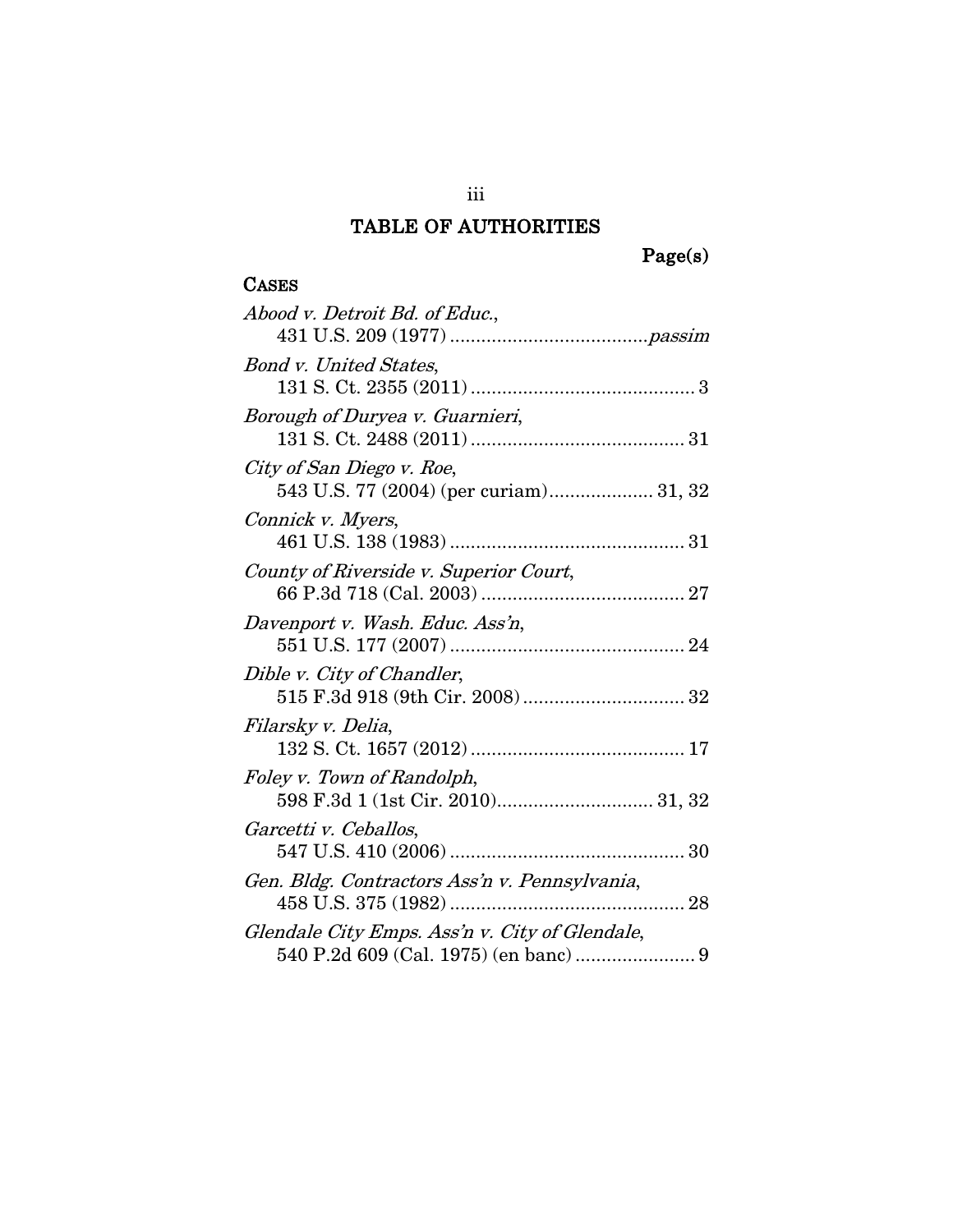| Gregoire v. Biddle,                                                                         |
|---------------------------------------------------------------------------------------------|
| 177 F.2d 579 (2d Cir. 1949) 17                                                              |
| Gregory v. Ashcroft,                                                                        |
| Harlow v. Fitzgerald,                                                                       |
| Harris v. Quinn,                                                                            |
| King v. Burwell,                                                                            |
| Knox v. Serv. Emps. Int'l Union,                                                            |
| Nixon v. City of Houston,                                                                   |
| Oladeinde v. City of Birmingham,<br>230 F.3d 1275 (11th Cir. 2000)  32                      |
| Pickering v. Bd. of Educ.,                                                                  |
| Rankin v. McPherson,                                                                        |
| Richardson v. McKnight,                                                                     |
| Singer v. Ferro,                                                                            |
| Stanislaus Cty. Sheriff's Dep't v. Mack,<br>No. C043029, 2004 WL 188318 (Cal. Ct. App. Feb. |
| Taylor v. Crane,                                                                            |
| Waters v. Churchill,                                                                        |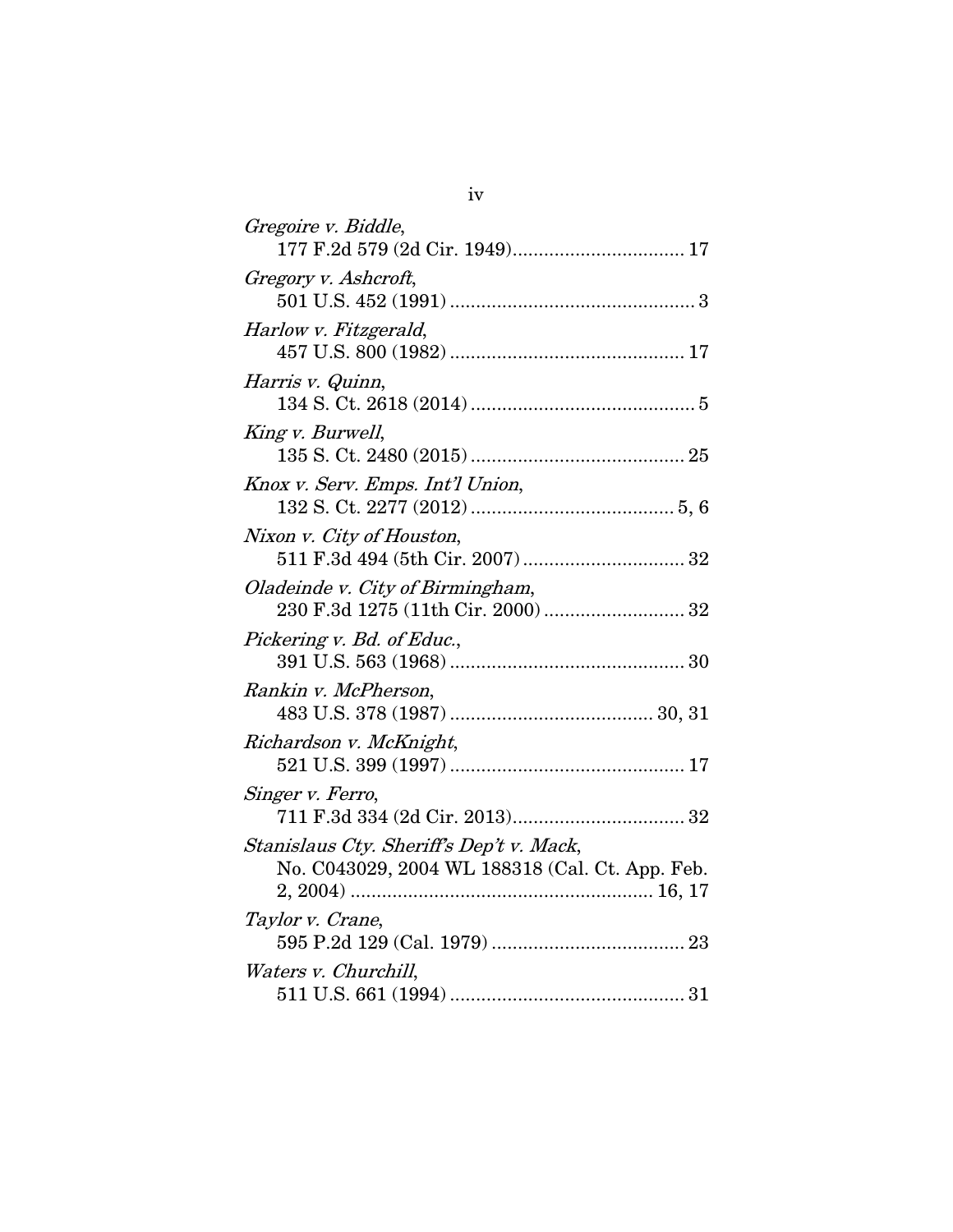## CONSTITUTIONAL PROVISION

### **STATUTES**

| George Brown Act of 1961 (Stats. 1961, ch. 1964)  9 |  |
|-----------------------------------------------------|--|
| Ralph Dills Act, Cal. Gov't Code § 3512 et seq 18   |  |
| Cal. Gov't Code § 3512  19, 27, 28                  |  |
|                                                     |  |

### OTHER AUTHORITIES

| Bureau of Labor Statistics, Union Members -                                                                           |
|-----------------------------------------------------------------------------------------------------------------------|
| Cal. Dep't of Forestry & Fire Prot., CAL FIRE at                                                                      |
| Cal. Dep't of Forestry & Fire Prot., Fire and<br><i>Emergency Response</i> (2014),                                    |
| Cal. Dep't of Forestry & Fire Prot., The Top 20<br>Most Damaging California Wildfires (2015),                         |
| Cal. Dep't of Forestry & Fire Prot., <i>Valley Fire</i><br>Incident Information,                                      |
| Cal. Dep't of Tech., <i>California Project Wins</i><br><i>National Recognition</i> (2011),<br>$http://bit.ly/1GGRmyS$ |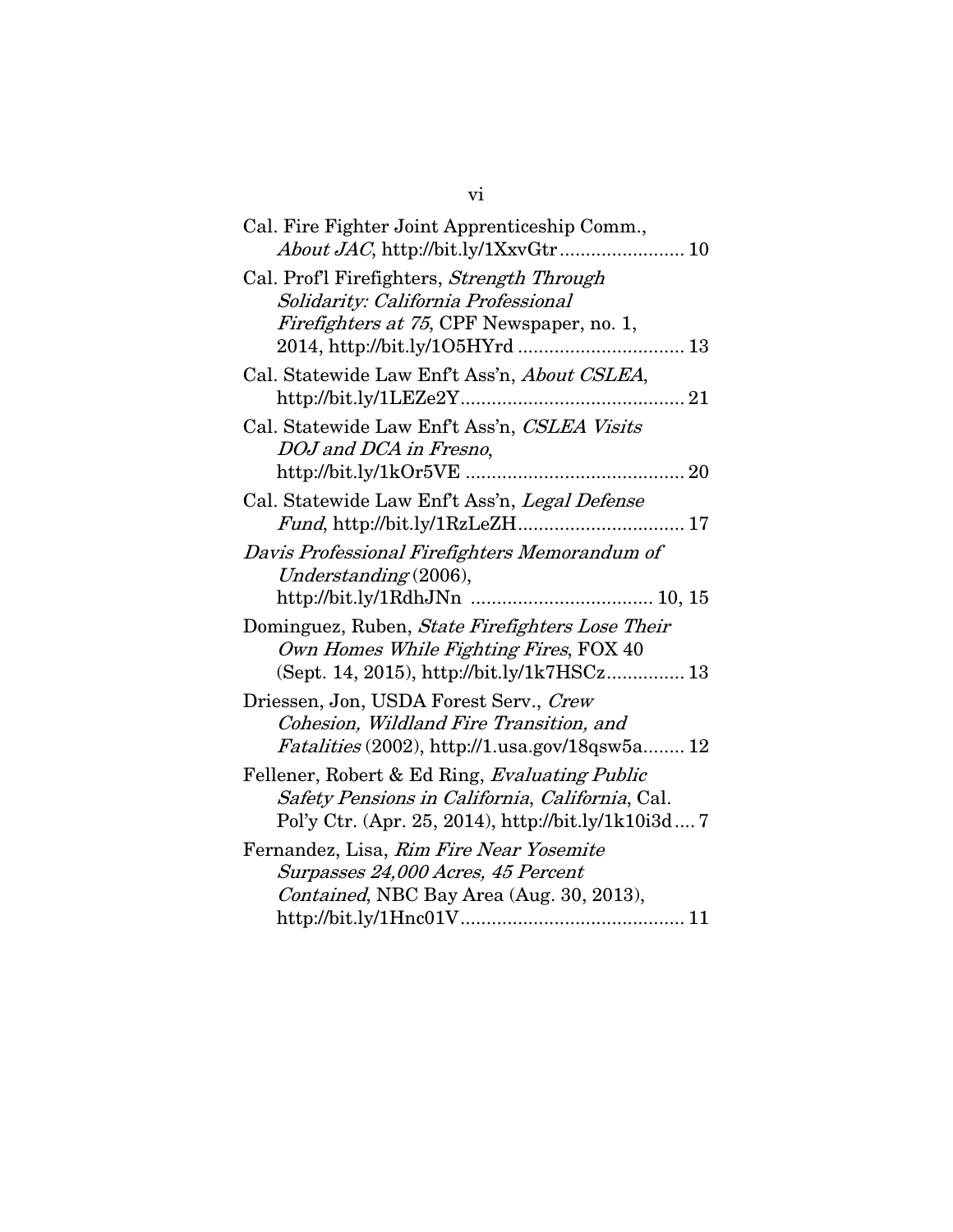| Freedman, Tovia G., Voices of 9/11 First                                                                                                                                    |
|-----------------------------------------------------------------------------------------------------------------------------------------------------------------------------|
| Responders: Patterns of Collective Resilience,                                                                                                                              |
| 32 Clinical Soc. Work J. 377 (2004),                                                                                                                                        |
|                                                                                                                                                                             |
| Fresno Deputy Sheriff's Association Unit 1                                                                                                                                  |
| Memorandum of Understanding (2013),                                                                                                                                         |
| Hollywood, John S., et al., RAND Corp., High-<br>Priority Information Technology Needs for                                                                                  |
| Keefe, Jeffrey, Econ. Policy Inst., <i>Eliminating</i><br><b>Fair Share Fees and Making Public</b>                                                                          |
| Employment "Right-to-Work" Would Increase<br>the Pay Penalty for Working in State and<br>Local Government (2015),                                                           |
|                                                                                                                                                                             |
| Libaw, Oliver Yates, Police Face Severe Shortage<br>of Recruits, ABC News (July 10, 2013),                                                                                  |
|                                                                                                                                                                             |
| Mansourian, Jessica, Fatal Fatigue: The<br>Consequences of Sleep Deprivation on Officer<br>Safety, U.S. Dep't Just. Off. Community<br>Oriented Policing Servs. (June 2011), |
|                                                                                                                                                                             |
| Metro. Police Dep't, Policing for Prevention: Use<br>of High Visibility Patrol Tactics (2001),                                                                              |
|                                                                                                                                                                             |
| Moe, Martin T., Participatory Workplace<br>Decisionmaking and the NLRA: Section                                                                                             |
| $8(a)(2)$ , Electromation, and the Specter of the                                                                                                                           |
| Company Union, 68 N.Y.U. L. Rev. 1127                                                                                                                                       |
|                                                                                                                                                                             |

| $\cdot$ $\cdot$<br>V11 |  |
|------------------------|--|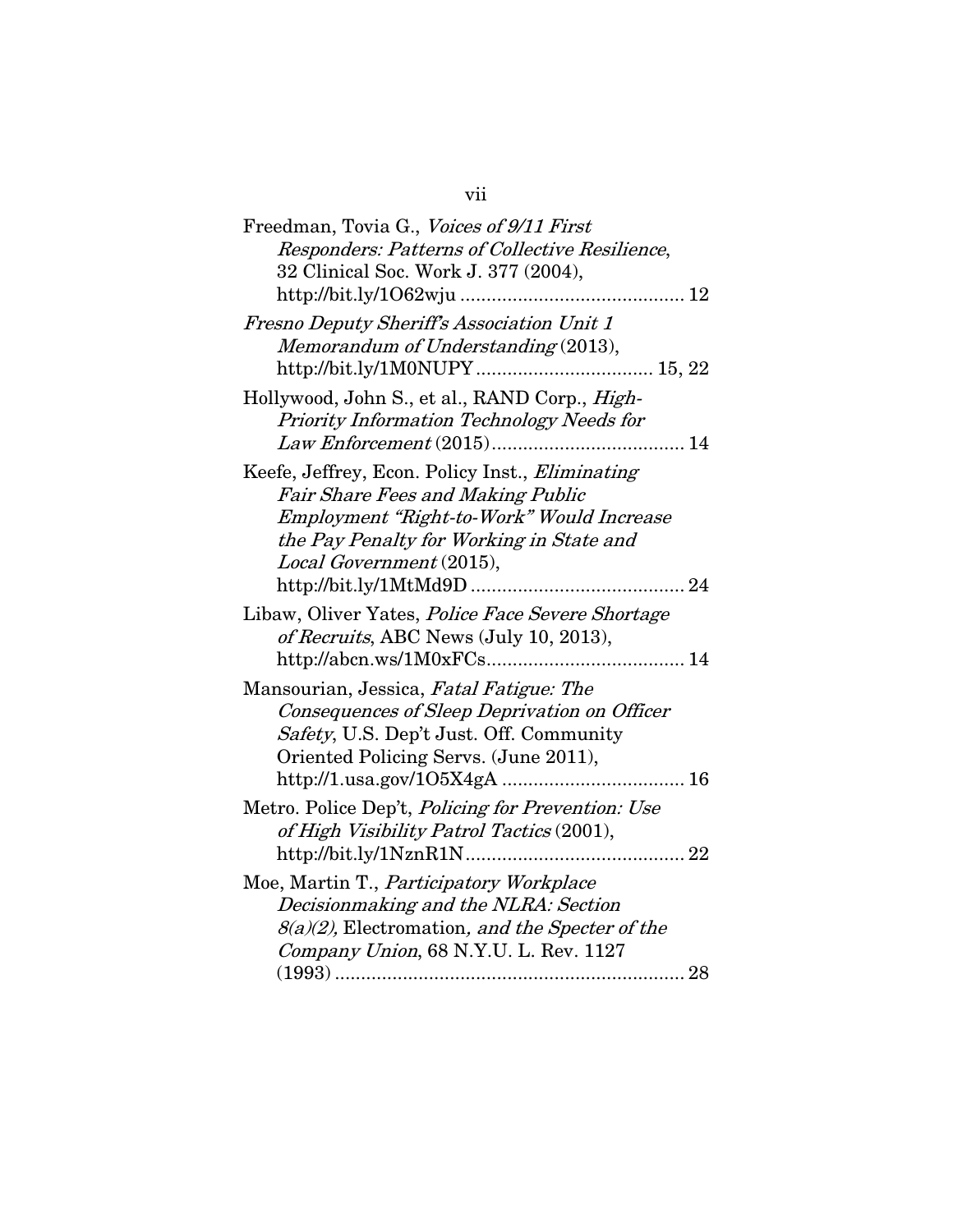## viii

| O'Reilly-Jackson, Laura, A Day in the Life of a<br>911 Dispatcher, 36 S.F. Police Officers Ass'n.                                                                                     |
|---------------------------------------------------------------------------------------------------------------------------------------------------------------------------------------|
| Rahn, Matt & Terence McHale, CAL FIRE Local<br>2881 Symposium: A Comprehensive View on<br>the Future of Fighting Wildfires by a Team of<br>$Express (2015), http://bit.ly/1PPtdcy 11$ |
| Reaves, Brian A., U.S. Dep't of Justice, Census of<br><b>State and Local Law Enforcement Agencies,</b><br>2008(2011), http://1.usa.gov/1yz3e0F  8                                     |
| <b>San Francisco Police Officers Association</b><br>Memorandum of Understanding (2007),                                                                                               |
| Tchekmedyian, Alene, Arbitrator Rules in Favor<br>of Fired Burbank Police Officer, Burbank<br>Leader (Jan. 10, 2014), http://bit.ly/1MRs4Lc 16                                        |
| U.S. Census Bureau, 2012 Census of<br>Governments: Employment,                                                                                                                        |
| Voting Rights Act Amendments of 2006,<br>Determinations Under Section 203, 76 Fed.                                                                                                    |
| Wynyard Grp., Law Enforcement Sees Crime<br>Fighting Software as Way to Combat Drug &<br>Gang Crime (Oct. 26, 2015),                                                                  |
| Zong, Jie & Jeanne Batalova, The Limited<br>English Proficient Population in the United<br>States, Migration Pol'y Inst. (July 8, 2015),                                              |
|                                                                                                                                                                                       |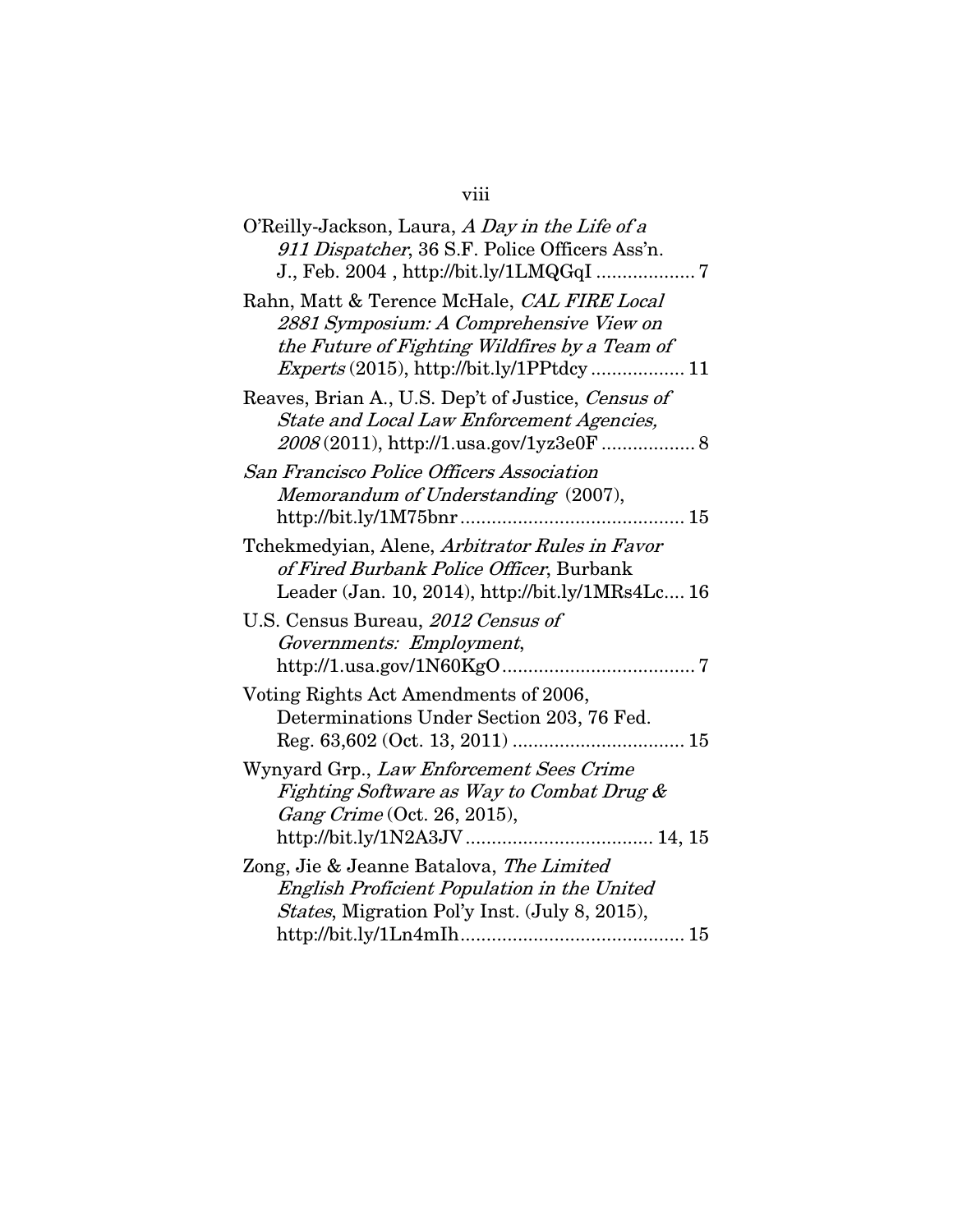#### INTERESTS OF AMICI[1](#page-9-1)

Amici are unions and umbrella organizations that provide services to affiliated unions and associations.[2](#page-9-2) They represent men and women who serve as peace officers, firefighters, and supporting public safety employees in communities throughout California and across the Nation. In their capacity as the collective bargaining representatives for these public safety employees, amici or their member organizations have bargained for a wide variety of contractual provisions that not only improve working conditions for their members but also benefit the public at large. In amici's experience, the option to have fair-share fees contributes to the success of many states' collective bargaining processes.

Accordingly, amici believe that this Court should reject petitioners' challenge to the existing fair-share fee structure for public employees that has evolved based on the principles first announced in *Abood v.* Detroit Board of Education, 431 U.S. 209 (1977).

<span id="page-9-0"></span> $\overline{a}$ 

<span id="page-9-1"></span> $<sup>1</sup>$  Letters from the parties consenting generally to the filing</sup> of briefs amicus curiae are on file with the Court. Pursuant to Rule 37.6, counsel for amici states that no counsel for a party authored this brief in whole or in part, and that no person other than amici or their counsel made a monetary contribution to the preparation or submission of this brief.

<span id="page-9-2"></span><sup>&</sup>lt;sup>2</sup> A description of each amicus appears in the Appendix to this brief.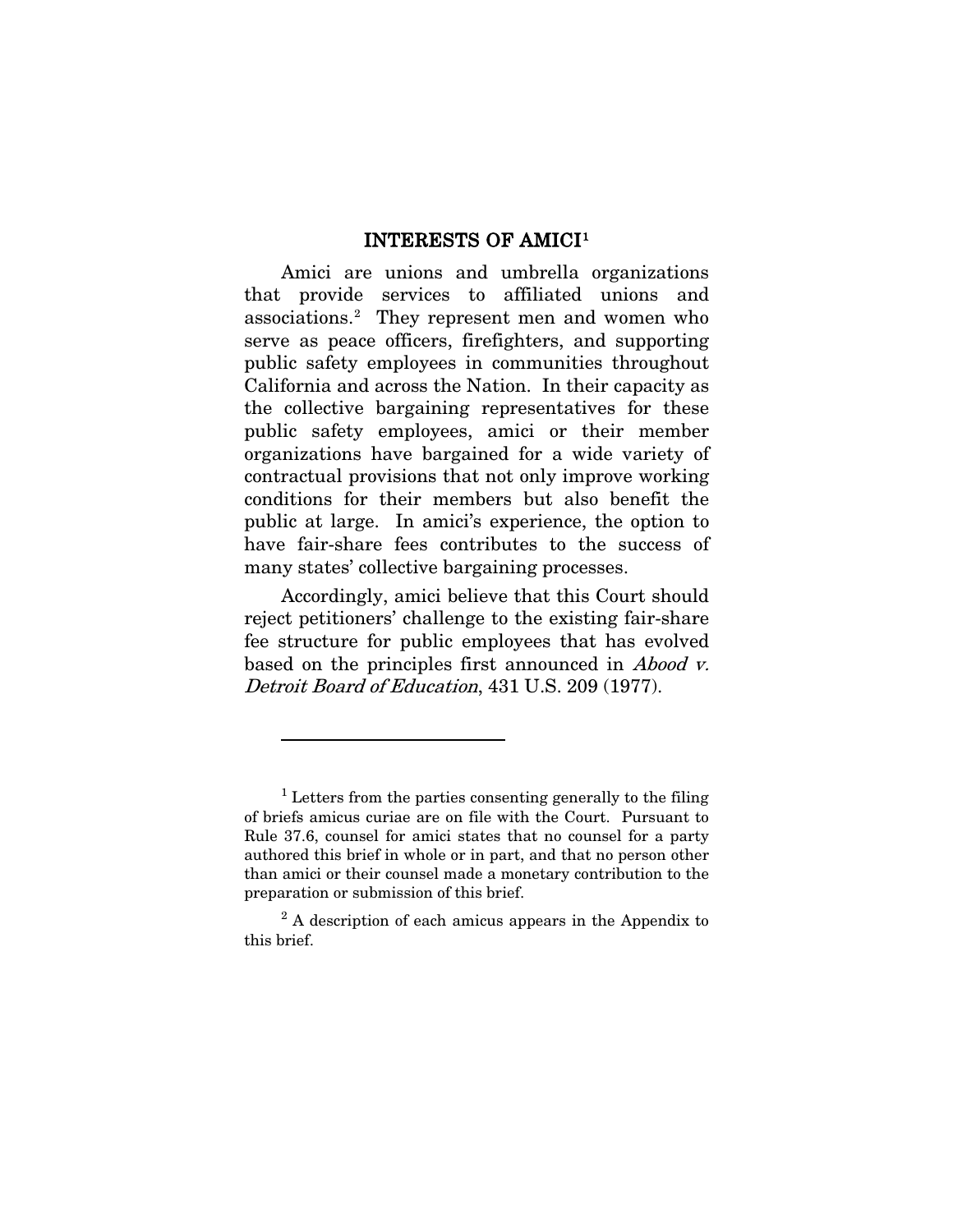#### SUMMARY OF ARGUMENT

Petitioners seek a categorical rule eliminating the option for public employers to agree to fair-share fees. They ask the Court to reject almost forty years of precedent and, in states like California, more than fifty years of consistent practice. Their rule would undercut public sector unions in states that authorize fair-share agreements and therefore frustrate those states' interests in effectively providing a broad range of public services. Petitioners obscure the consequences of their proposed rule by painting a distorted picture of public sector unions. But a proper understanding of how unions function, and particularly of how public safety unions function, reinforces the wisdom of this Court's decision in Abood v. Detroit Board of Education, 431 U.S. 209 (1977).

Petitioners' categorical rule could deprive many unions of the membership and resources they need to perform their essential public functions. The elimination of fair-share fees would create an all-ornothing choice for the workers whom unions represent: pay union dues or pay nothing but still receive the benefits a union provides. In that world, many rational employees will choose to become free riders. This risks setting in motion a union "death spiral": as membership drops, the union will have to increase dues to cover its expenses, which will create further incentives for additional workers to quit the union.

1. Petitioners offer a cramped view of what public sector unions do. In their account, unions do little more than transfer taxpayers' wealth into the pockets of undeserving public employees.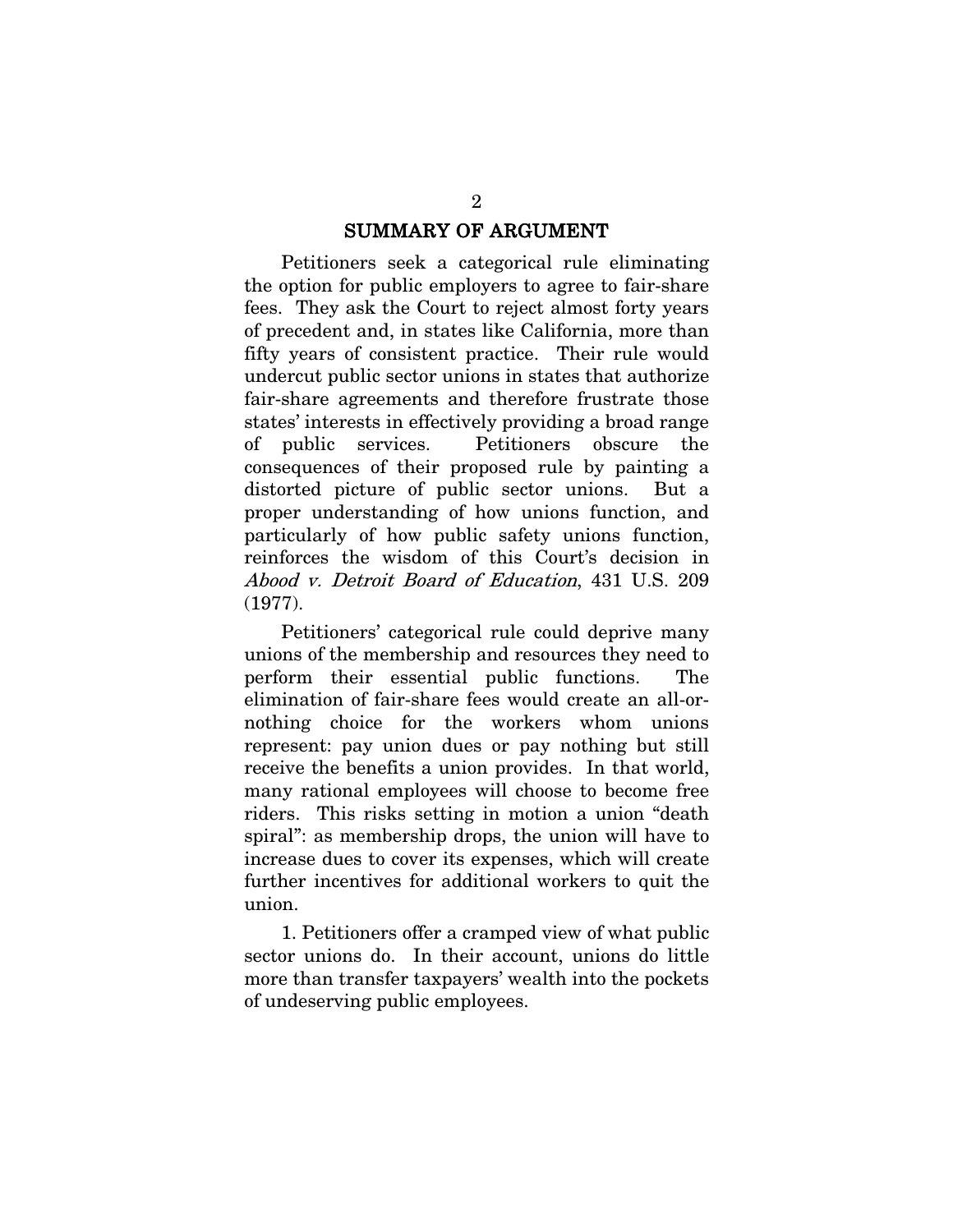But public safety unions provide a powerful example of why petitioners are wrong. In amici's experience, well-funded unions use the collective bargaining process to ensure safety, provide adequate training, and promote the cohesion among public safety employees essential to making split-second decisions under dangerous conditions. Likewise, states – in particular California – rely on public safety unions to collect information from officers across the state, to prioritize officer needs, and to make the bargaining process more efficient. Categorically prohibiting fair-share fees threatens the efficacy of public safety unions, and ultimately public safety itself.

<span id="page-11-1"></span><span id="page-11-0"></span>2. This Court should respect the important interests that California and other states have in maintaining their chosen labor relations systems. As this Court has consistently recognized, "[t]he federal structure allows local policies more sensitive to the diverse needs of a heterogeneous society," and "permits innovation and experimentation." Bond v. United States, 131 S. Ct. 2355, 2364 (2011) (quoting Gregory v. Ashcroft, 501 U.S. 452, 458 (1991) (internal quotation marks omitted)). Thus, this Court has accorded states wide latitude in determining how to manage their unique public agency workforces. The very fact that states manage their public employees using different systems – from fair-share to right-to-work structures – shows that states need leeway to take into account their distinctive geographies, populations, and other unique characteristics.

Here, California, like many other states, has chosen to allow fair-share fees because alternative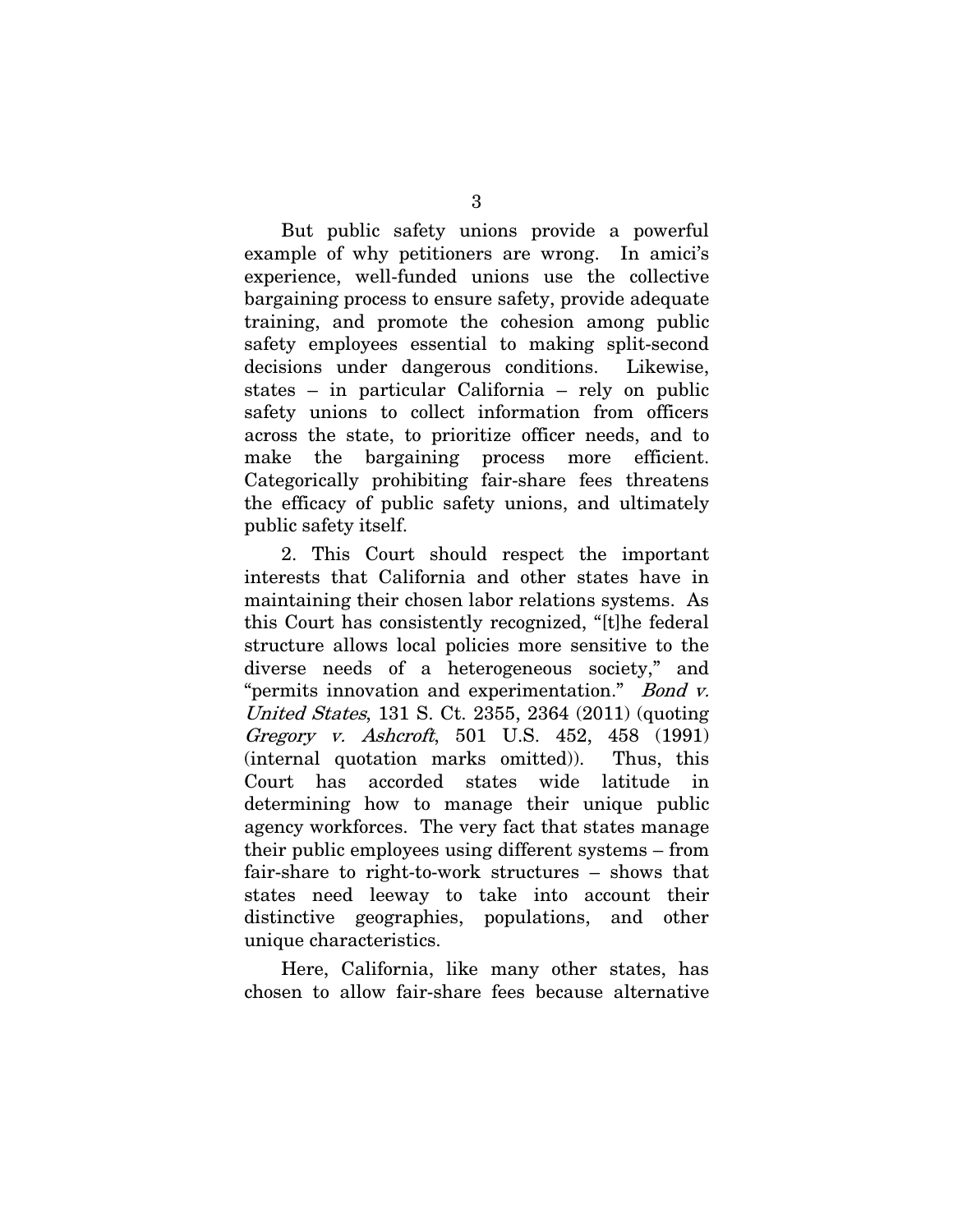arrangements would undercut its ability to manage its workforce. This Court should respect California's choice.

3. This Court has recognized that the First Amendment applies differently when governments regulate their employees rather than the general public. And the Court has recognized that the efficient provision of public services can justify significant control over employees' expression. Thus, the fair-share fee at issue in this case does not violate the First Amendment. This Court should reaffirm Abood.

#### ARGUMENT

### I. The Court Cannot Fully Understand States' Interests In Allowing Fair-Share Fees Without Understanding The Distinct Nature Of Public Safety Work.

The rule that this Court announced in *Abood v*. Detroit Board of Education, 431 U.S. 209 (1977), wisely gives states wide latitude in how to structure their labor relations. It neither requires nor forbids them from having public sector unions. Nor does it prescribe whether, if governments choose to have public sector unions, those unions are required, permitted, or prohibited from charging represented employees fair-share fees. That latitude makes sense given the diversity among different states and the broad range of public sector employment, even within a single state. Indeed, even within California, petitioners' account ignores the diversity of the public sector workforce.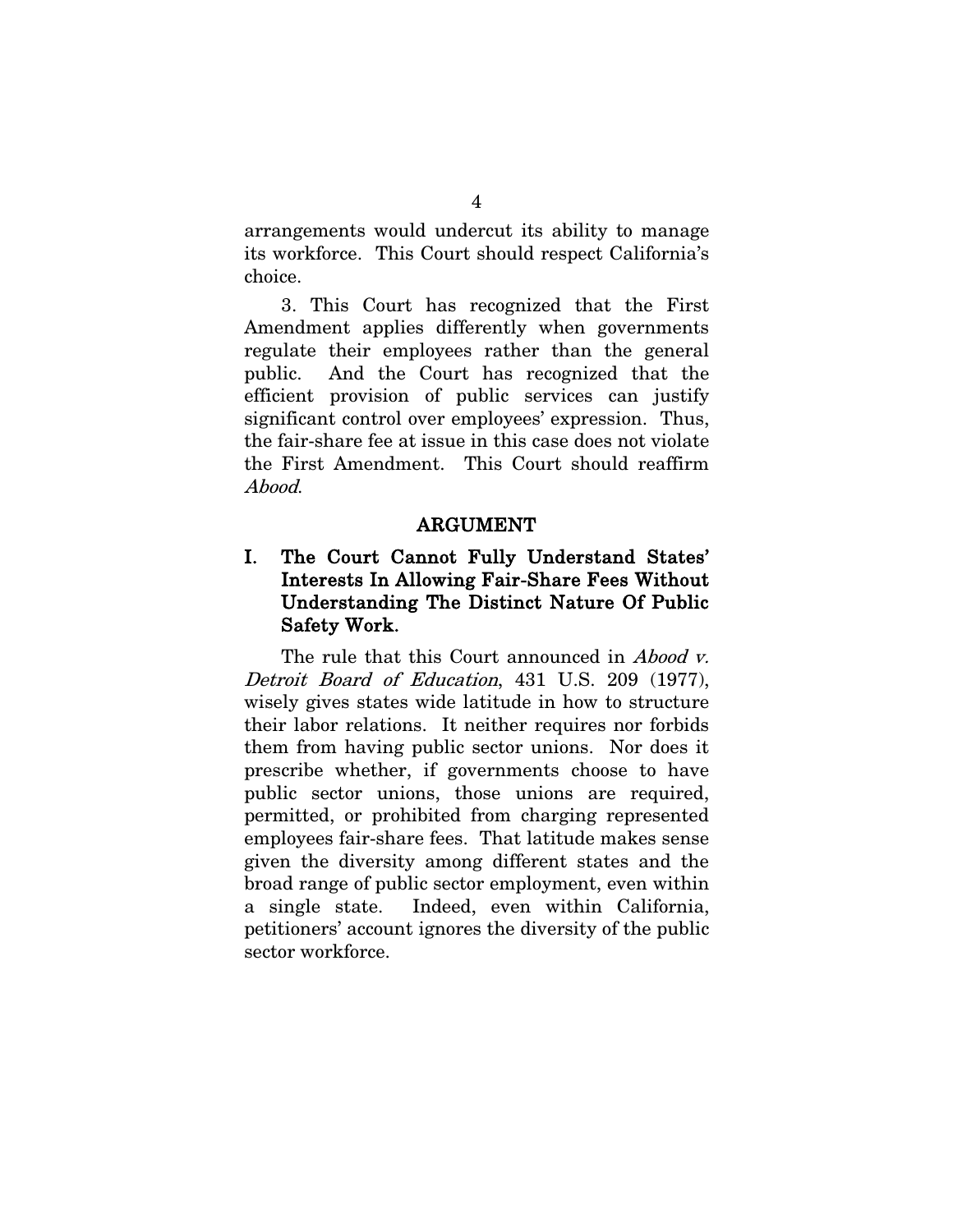### <span id="page-13-2"></span>A. This Court Should Not Overrule Abood Based On Petitioners' Cherry-Picked Examples Of Public Sector Bargaining.

The Abood framework affects millions of public sector workers in a wide range of jobs. In 2014, for example, approximately 7.2 million public sector employees belonged to unions. Bureau of Labor Statistics, Union Members  $-2014$ , at 2 (2015), http://1.usa.gov/1jszQkB.[3](#page-13-3) These members worked in diverse occupations, including library services, healthcare, job training, and more. See id. Petitioners' brief ignores these workers completely but nonetheless asks for a rule that would fundamentally alter their professional lives.

<span id="page-13-0"></span>To properly evaluate petitioners' demand for a categorical ban on fair-share fees, this Court needs to understand all of the contexts in which that rule would operate. This Court's prior decisions have followed that approach, paying close attention to realworld details. In *Harris v. Quinn*, 134 S. Ct. 2618 (2014), for example, the Court analyzed particular provisions of Illinois' rehabilitation program, including the nature of the daily work of personal assistants. See id. at 2623-26, 2634. And the Court's decision turned on its fact-specific conclusion that the assistants were "not full-fledged public employees." Id. at 2638. So too in Knox v. Service Employees

<span id="page-13-1"></span> $\overline{a}$ 

<span id="page-13-3"></span><sup>3</sup> All websites last visited on November 2, 2015.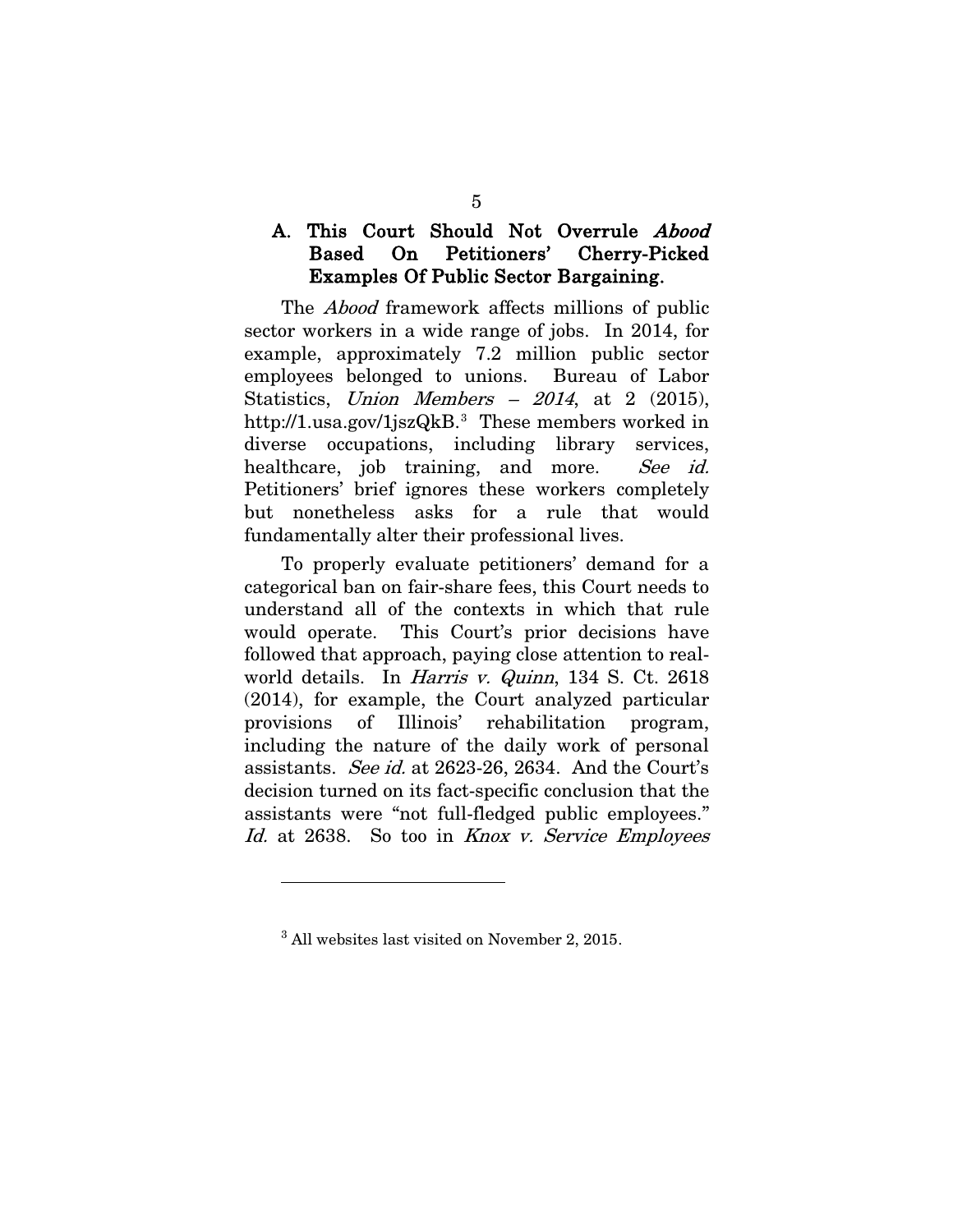International Union, 132 S. Ct. 2277 (2012), where the Court devoted considerable attention to the details and implementation of the union's mid-year special dues assessment. Id. at 2292-95.

As it was litigated below, this case provides the Court with no real understanding of how fair-share rules actually operate. Petitioners created virtually no record. The district court entered judgment on the pleadings. Pet. App. 3a-8a. The Ninth Circuit summarily affirmed. *Id.* 1a-2a. Petitioners now cherry pick a few examples in which teachers' unions bargained over controversial issues. See Petr. Br. 23-26. Based on those examples, petitioners ask for a categorical rule that forbids all public sector unions from entering into fair-share agreements, regardless of the scope, structure, and context in which they bargain. This Court should not adopt a rule that destabilizes collective bargaining relationships of thousands of public employers based on petitioners' few anecdotes.

### B. California's Public Safety Workforces Exemplify The Diversity Of Public Sector Employers And Employees.

One of a state's most important responsibilities is keeping its citizens safe. States therefore have a critical interest in how their police departments, fire departments, and other public safety agencies operate.

California, whose decision to permit fair-share fees is directly at issue in this case, shows both the distinctive nature of public safety work and the range of contexts in which that work is performed.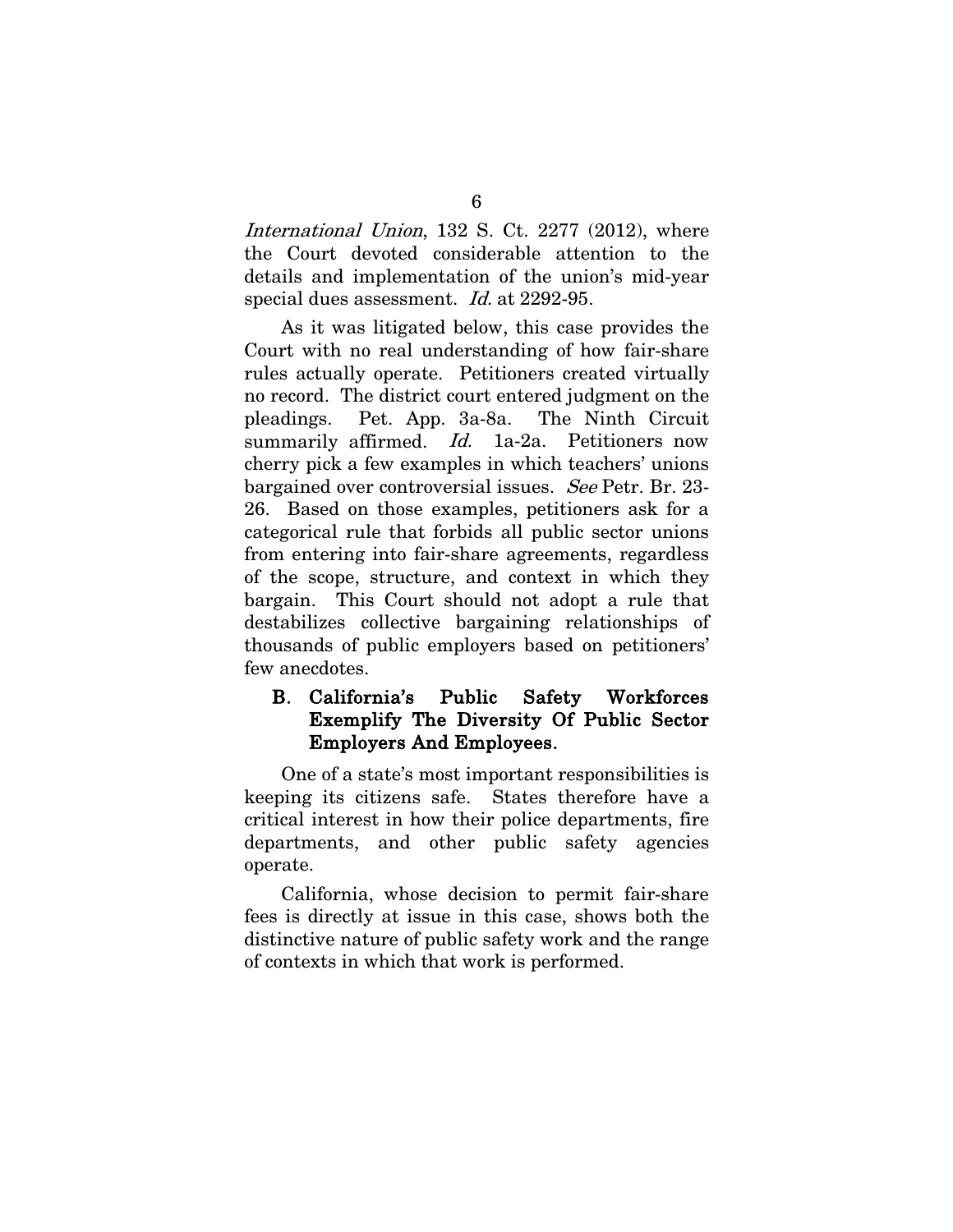<span id="page-15-2"></span>1. Public safety officers are a large and important segment of the public sector workforce. Hundreds of thousands of public safety officers and first responders protect California. They constitute approximately 15% of California's 2.3 million state and local employees. Robert Fellener & Ed Ring, Evaluating Public Safety Pensions in California, Cal. Pol'y Ctr. (Apr. 25, 2014), http://bit.ly/1k10i3d. They include more than 87,000 police officers and nearly 32,000 firefighters. 2012 Census of Governments: Employment, U.S. Census Bureau, http://1.usa.gov/1N60KgO.

<span id="page-15-4"></span><span id="page-15-1"></span>This segment of the public sector workforce performs a range of important functions, from patrolling the streets to guarding prisoners to putting out fires to resuscitating unconscious individuals. For example, police departments across the state receive more than 14 million 9-1-1 calls annually, Cal. Dep't of Tech., California Project Wins National Recognition 1 (2011), http://bit.ly/1GGRmyS, translating to approximately 3,500 to 4,000 calls per day in major cities like San Francisco, Laura O'Reilly-Jackson, A Day in the Life of a 911 Dispatcher, 36 S.F. Police Officers Ass'n J., Feb. 2004, at 10, http://bit.ly/1LMQGqI. Firefighters of the California Department of Forestry and Fire Protection ("CAL FIRE") combat over 5,000 wildland fires across the state each year and deal with over 400,000 emergency incidents. Cal. Dep't of Forestry & Fire Prot., CAL FIRE at a Glance 1 (2014), http://bit.ly/1GvQJbx.

<span id="page-15-3"></span><span id="page-15-0"></span>To keep the public safe, each department must have officers on duty or on call at all times. This requirement translates to atypical work shifts,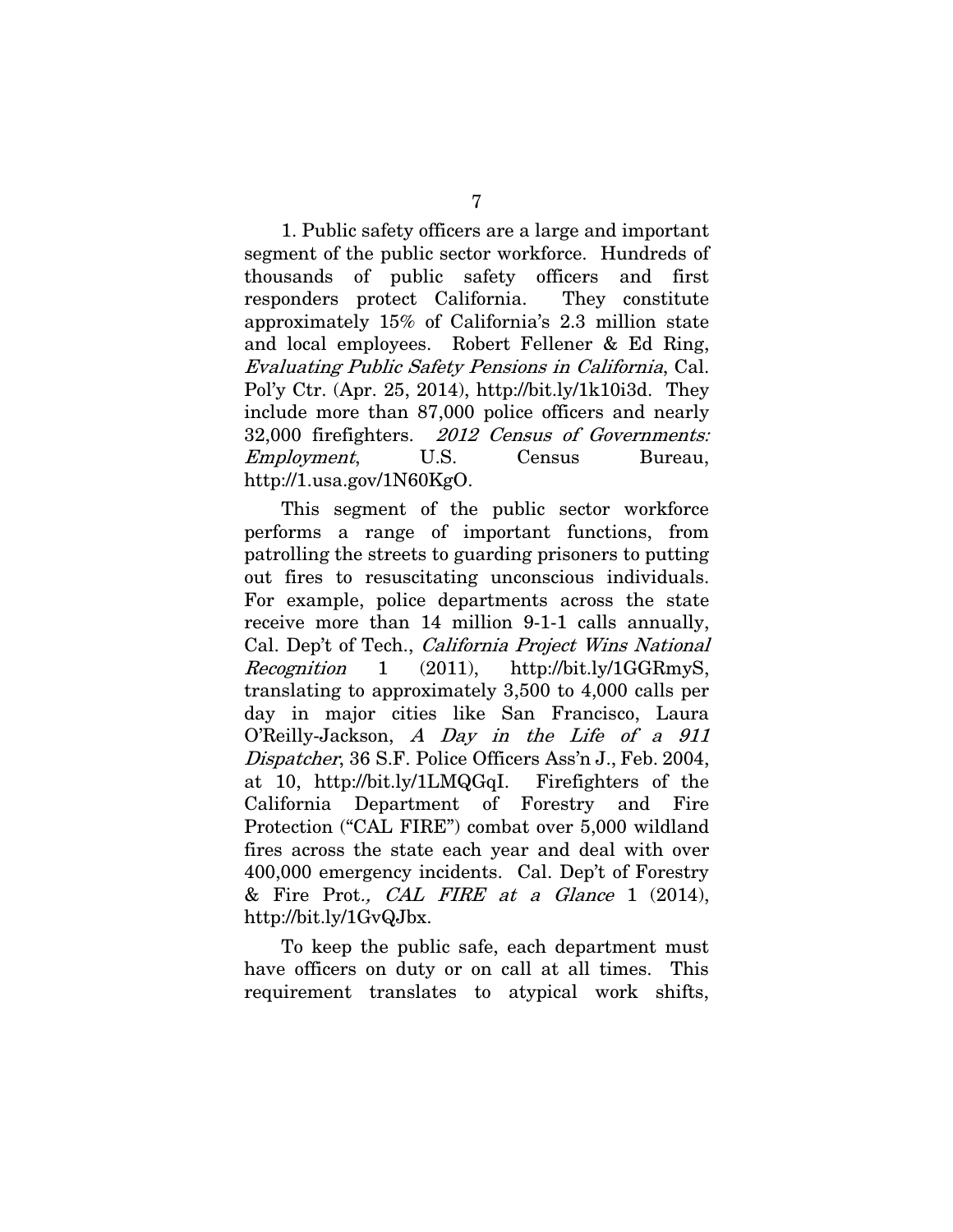including 24-hour shifts for firefighters and night shifts for police officers. These schedules, coupled with the dangerous nature of the job, impose special burdens on public safety officers.

2. Although they share a common responsibility to protect the public, public safety personnel work in a wide range of agencies and departments. For example, California peace officers work in 509 state and local law enforcement agencies. Brian A. Reaves, U.S. Dep't of Justice, Census of State and Local Law Enforcement Agencies, 2008, at 15 (2011), http://1.usa.gov/1yz3e0F. CAL FIRE runs 810 fire stations across 150 counties, cities, and districts. Cal. Dep't of Forestry & Fire Prot., Fire and Emergency Response 1 (2014), http://bit.ly/1ied9Cg.

<span id="page-16-0"></span>Not surprisingly, given the diversity of a state like California, individual jurisdictions may differ dramatically in the nature of their public safety workforces. For example, amici represent safety officers in diverse locales, including firefighters in the City of Davis (pop. 66,000) and police officers in Los Angeles County (pop. 10.2 million). Officers' duties are not uniform throughout the state. In rural towns, officers serve different functions than their counterparts stationed in urban areas. In light of this diversity, California has concluded that jurisdictions need flexibility in their labormanagement relations, specifically with respect to fair-share arrangements, to best meet their public safety needs.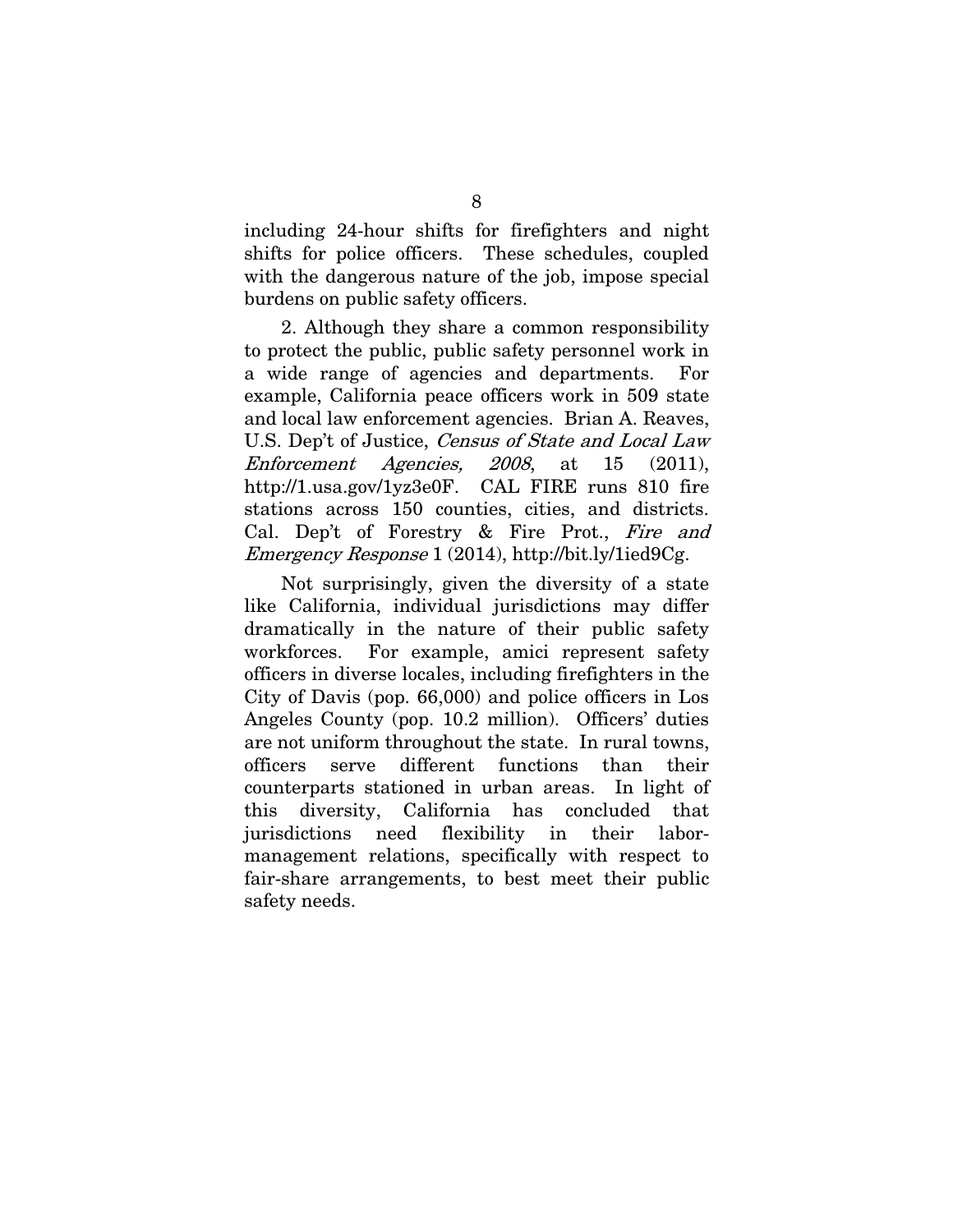### II. Public Safety Unions Play A Vital Role In Ensuring That The Workers They Represent Can Protect The Public.

<span id="page-17-1"></span><span id="page-17-0"></span>California's reliance on public sector unions' participation in labor relations stretches back to 1961 with the passage of the George Brown Act. See Glendale City Emps. Ass'n v. City of Glendale, 540 P.2d 609, 611 (Cal. 1975) (en banc). California values public sector unions' role as partners in managing its workforce because it has concluded that unions contribute to the effective provision of public services and to harmonious labor relations. Amici's experience representing a variety of public safety and law enforcement personnel shows how unions do so.

#### A. Unions Improve The Safety And Training Of Public Safety Employees.

Public safety depends on first responders themselves being safe and well trained. However, the people who make critical decisions affecting the safety and training of public safety employees are often laypersons who lack relevant expertise. For example, city council members or state human resources officials are seldom selected because they know how to fight fires or equip police officers. In California, public safety unions fill this information gap by ensuring that public employers both understand employees' safety and training needs and are aware of best practices across jurisdictions.

1. The City of Davis Fire Department is a case in point. When the Davis Professional Firefighters' Union was first established, entry-level firefighters received no formal training. But trial by fire is no way to operate a fire department. At the request of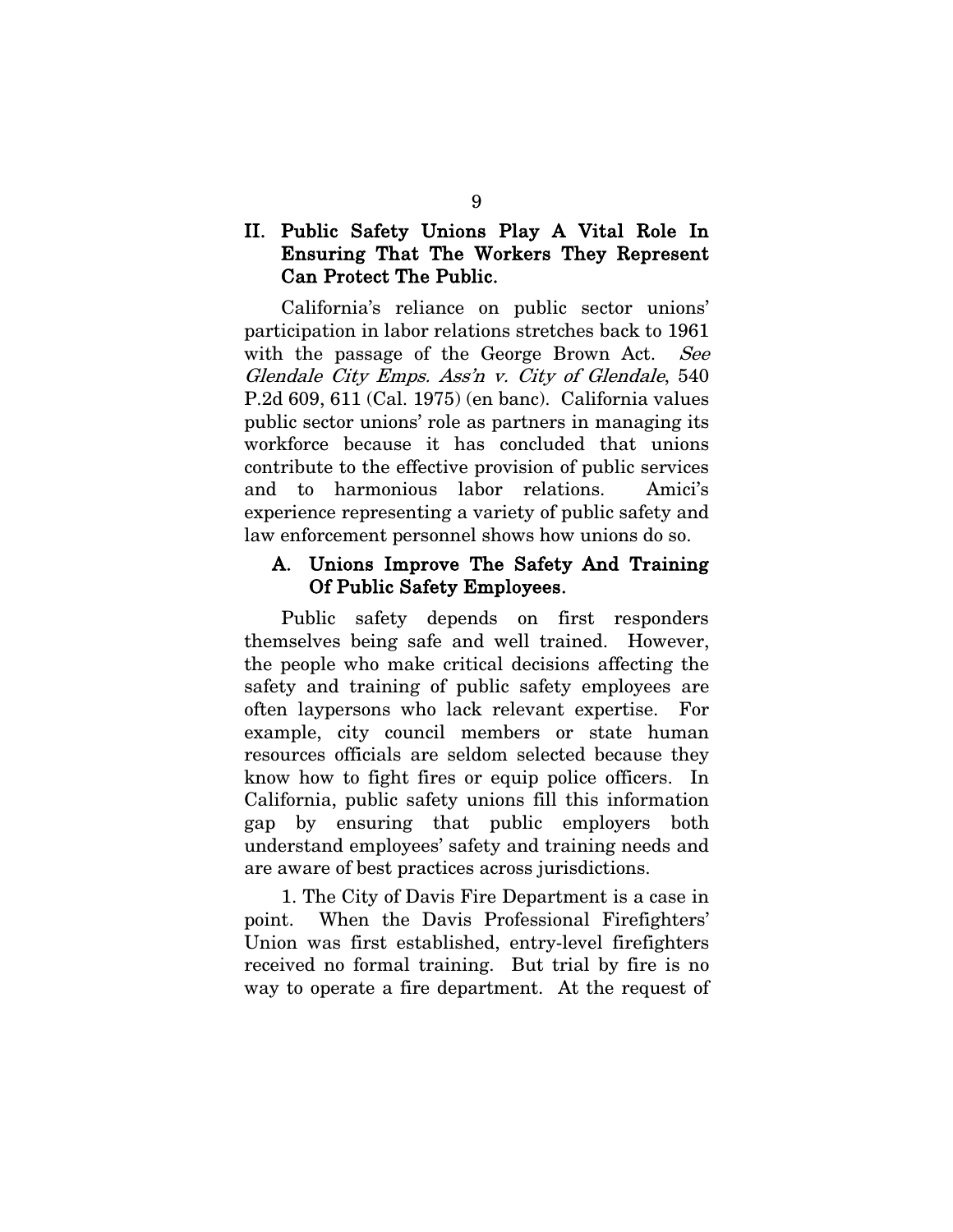line-level firefighters, Davis Professional Firefighters bargained for and secured six weeks of preliminary training for every entry-level firefighter. See Davis Professional Firefighters Memorandum of Understanding 46 (2006), http://bit.ly/1RdhJNn.

The California Department of Insurance provides another example. Its investigators often conduct enforcement raids alongside other law enforcement personnel. Unlike those colleagues, who were all properly equipped with protective headgear, the Department's investigators were left unprotected, making them obvious targets. Amicus California Statewide Law Enforcement Association showed the Department that its investigators were especially vulnerable and successfully bargained for them to receive ballistic helmets.

2. Because unions communicate with one another, they are instrumental in sharing best practices and securing standardized training. This is especially valuable in the public safety context because many situations require collaboration among employees from different jurisdictions.

<span id="page-18-1"></span><span id="page-18-0"></span>As an example, public safety unions partnered with the Office of the California State Fire Marshal to create California's Joint Apprenticeship Committee. About JAC, Cal. Fire Fighter Joint Apprenticeship Committee, http://bit.ly/1XxvGtr. This partnership enabled public safety employees from different departments to train under the same umbrella organization, leading to more consistent training. Earlier this year, that training contributed to the ability of hundreds of firefighters from across California to coordinate a successful month-long battle against the Valley Fire, Valley Fire Incident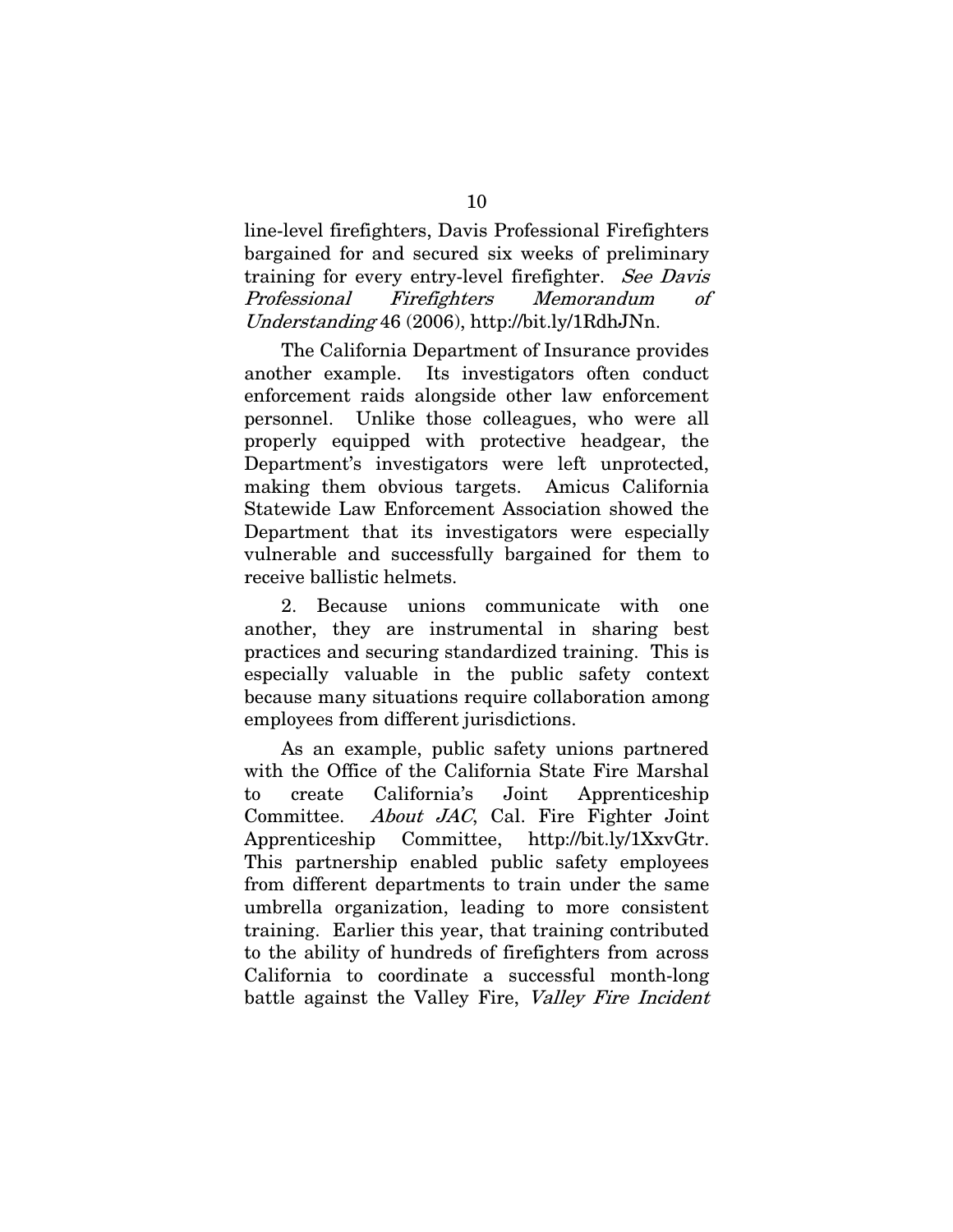<span id="page-19-0"></span>Information, Cal. Dep't Forestry & Fire Protection, http://bit.ly/1ULIazJ, the third-most destructive fire in state history, Cal. Dep't of Forestry & Fire Prot., The Top 20 Most Damaging California Wildfires (2015), http://bit.ly/1Nxov0B. Similarly, the Rim Fire, in 2013, required the coordination of nearly 5,000 firefighters. Lisa Fernandez, Rim Fire Near Yosemite Surpasses 224,000 Acres, 45 Percent Contained, NBC Bay Area (Aug. 30, 2013), http://bit.ly/1Hnc01V.

<span id="page-19-1"></span>Along the same lines, CAL FIRE Local 2881 has been instrumental in getting Californians to think more broadly and proactively about wildfires. Last year, it convened a first-of-its-kind symposium on the "Future of Fighting Wildfire," which brought together stakeholders and experts at the federal, state, and local levels. Experts discussed issues ranging from changes in the frequency, intensity, and distribution of wildfires, to risks posed by new building materials, to innovative training techniques. The symposium resulted in a comprehensive report that provides guidance for decision-makers. See Matt Rahn & Terence McHale, CAL FIRE Local 2881 Symposium: A Comprehensive View on the Future of Fighting Wildfires by a Team of Experts (2015), http://bit.ly/1PPtdcy.

<span id="page-19-2"></span>CAL FIRE Local 2881 promotes collaboration through more ground-level efforts as well. The firefighters it represents must use local departments' 35-foot ladders in cooperative firefighting efforts. But because CAL FIRE's trucks do not have such ladders, the department originally did not train its firefighters on them. CAL FIRE Local 2881 successfully bargained for training with 35-foot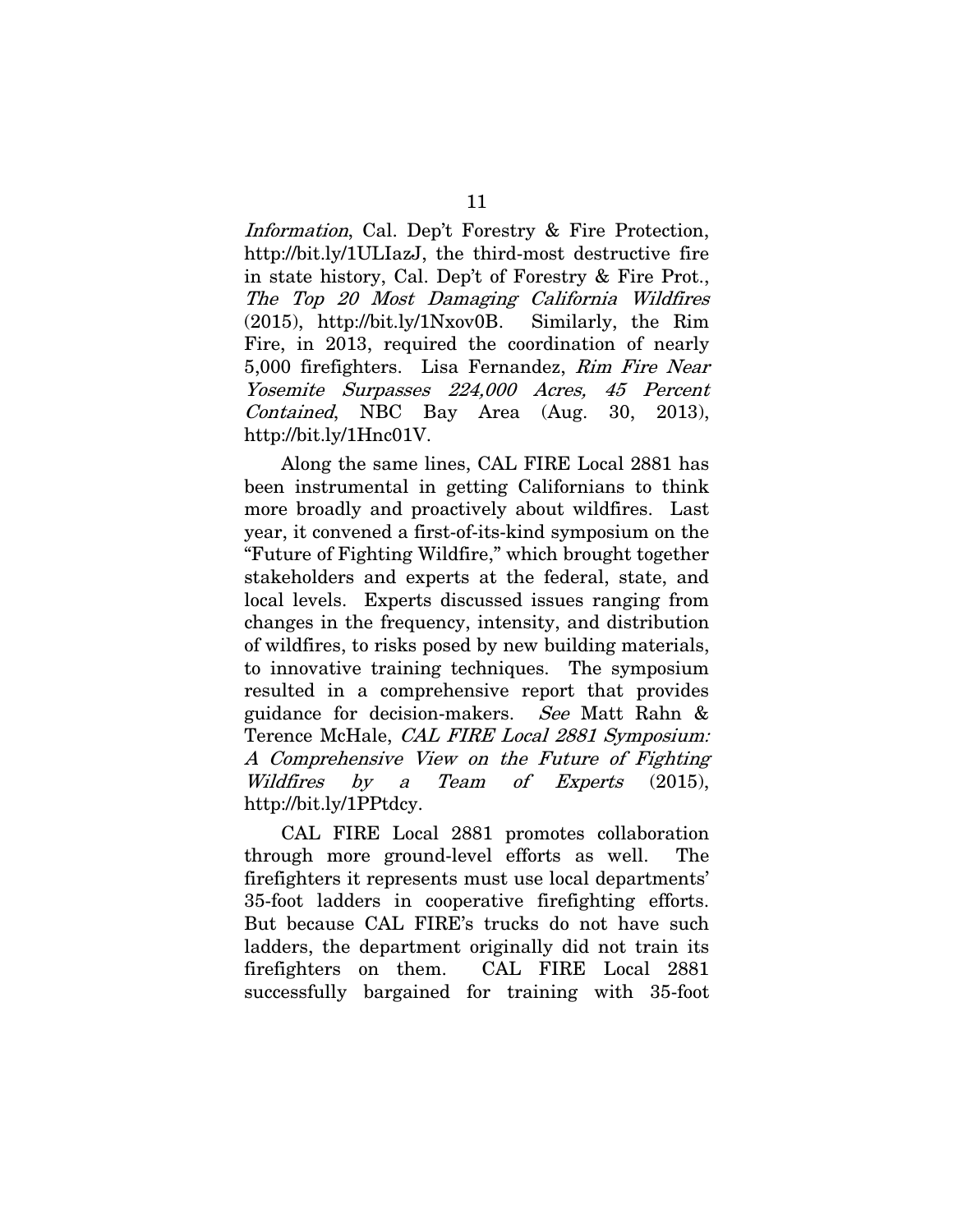ladders so that its firefighters can effectively use all of the available equipment when they collaborate with other companies.

#### B. Unions Foster Vital Solidarity Among Public Safety Employees.

1. Solidarity is essential for professionals like public safety employees who must work together in life-or-death situations. Peace officers and firefighters seldom operate alone. Rather, they must act as a team to effectively confront emergencies. Empirical studies have demonstrated that team cohesion saves lives. For example, "[p]oor intercrew and intracrew cohesion" was found to be "a major factor in wildland fire fatalities." Jon Driessen, USDA Forest Serv., Crew Cohesion, Wildland Fire Transition, and Fatalities 12 (2002), http://1.usa.gov/18qsw5a. Accordingly, solidarity "not only contributes to firefighters and police officers' sense of individual and collective fulfillment, but also helps them to carry out their risk-fraught work as effectively and safely as possible." Tovia G. Freedman, Voices of 9/11 First Responders: Patterns of Collective Resilience, 32 Clinical Soc. Work J. 377, 389 (2004), http://bit.ly/1O62wju. In the experience of amici, strong morale and cohesion also decrease turnover, increasing effectiveness.

<span id="page-20-0"></span>2. Unions are a major force in fostering solidarity among public safety employees. The participatory democracy of electing local union leaders and discussing job-related issues in a structured setting improves understanding and respect among workers. Moreover, successfully resolving concerns about their safety or training by working together – through their union – gives employees a sense of collective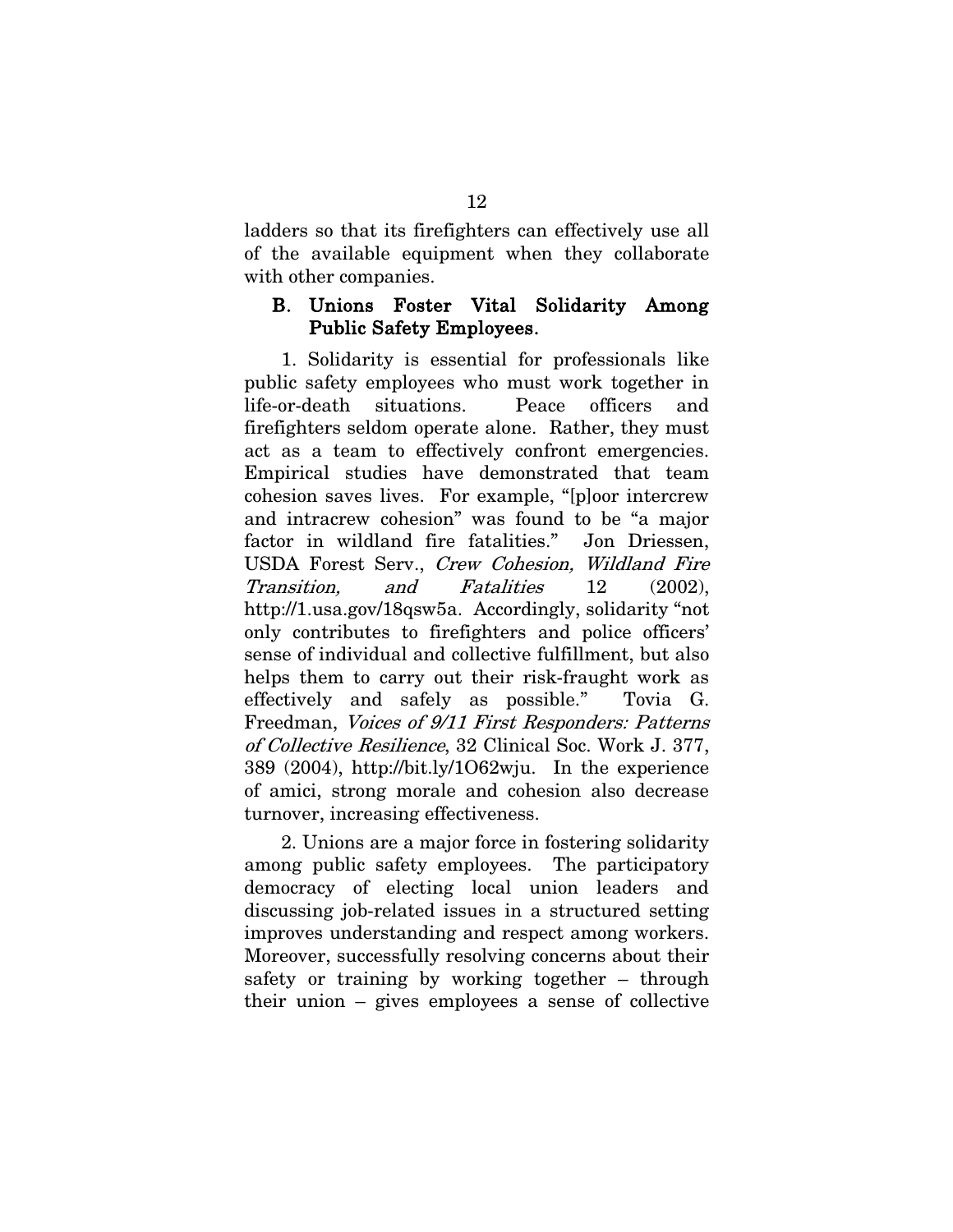<span id="page-21-0"></span>agency. See, e.g., Cal. Prof! Firefighters, Strength Through Solidarity: California Professional Firefighters at 75, 22 CPF Newspaper, no. 1, 2014, at 4, http://bit.ly/1O5HYrd.CLS.

Unions also reinforce solidarity by taking care of officers and their families in times of need. Public safety unions help organize funerals and memorials for officers who fall in the line of duty. Groups such as the Peace Officers Research Association of California and CAL FIRE Local 2881 also regularly provide financial and emotional support to police officers or firefighters who have experienced personal tragedies. For example, CAL FIRE Local 2881 recently made emergency donations to the families of eight firefighters who lost their own homes to fire while they were battling fires elsewhere. Ruben Dominguez, *State Firefighters Lose Their Own* Homes While Fighting Fires, FOX 40 (Sept. 14, 2015), http://bit.ly/1k7HSCz. This produces solidarity because firefighters and peace officers know that their colleagues have committed to helping their families in the event that they cannot.

3. In contrast to California's current regime, which fosters solidarity, petitioners' rule would foment dissension by creating incentives for public safety workers to become free riders on the backs of their union-member colleagues. See infra at 23-25. Union members would know that they had paid dues to finance bargaining for safety and training measures from which nonmembers were benefitting while paying nothing. This erosion of solidarity could play out on the job, posing a threat to both workers and public safety. Fair-share fees avoid this problem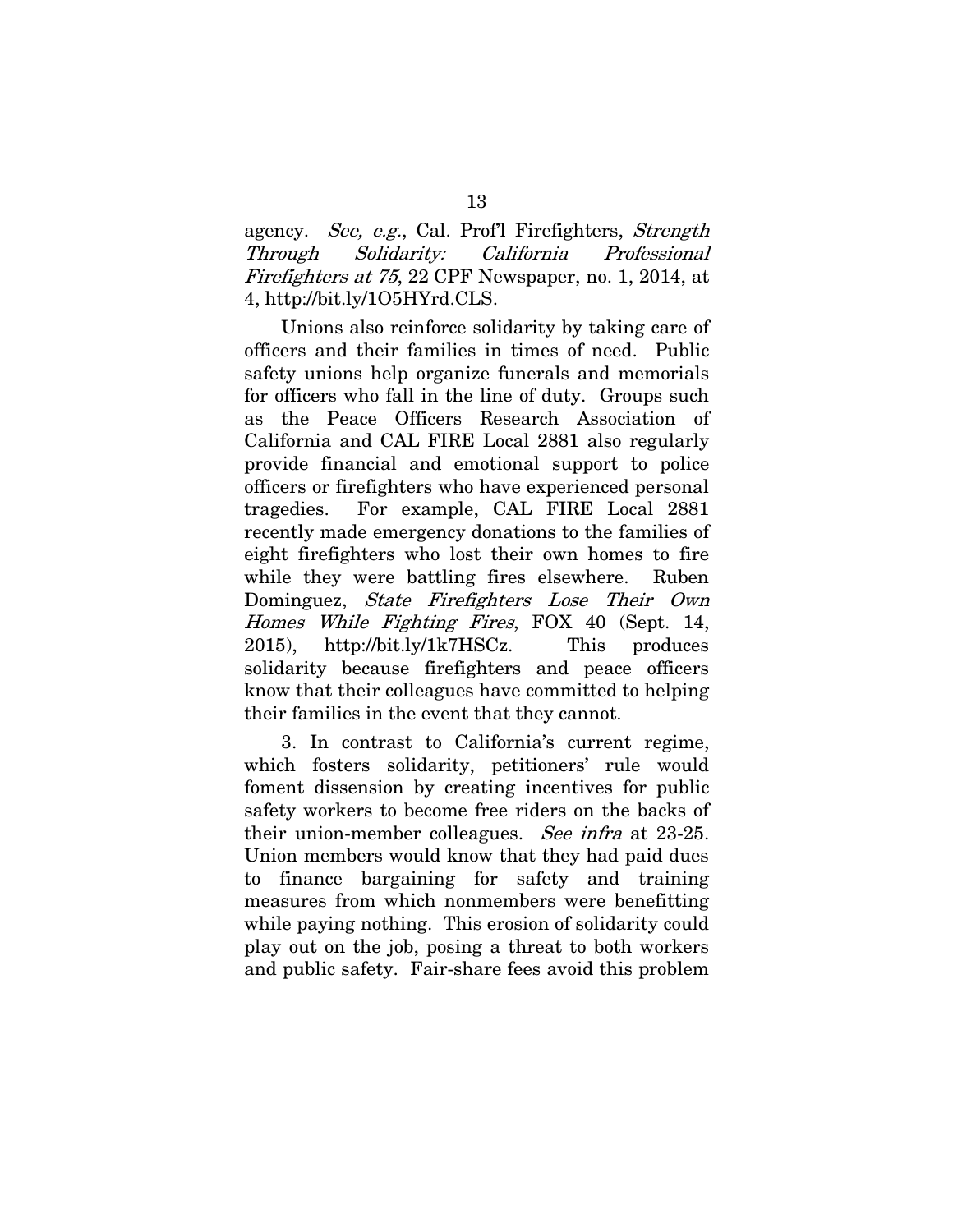because union members maintain confidence that their non-union counterparts are not free riders.

#### C. Unions Improve The Recruitment And Retention Of High-Quality Public Safety Employees.

1. Petitioners act as if wages and benefits for public sector employees are unreasonably high and do nothing but waste taxpayer money. See Petr. Br. at 25-26. Not so. As in all things, you get what you pay for. Particularly when it comes to jobs in law enforcement and firefighting, unions ultimately benefit the public when they obtain terms and conditions of employment that attract and retain high-quality workers.

<span id="page-22-0"></span>The fallacy in petitioners' reasoning is illustrated by the hiring crisis that police and sheriff's departments nationwide are currently experiencing: too few qualified applicants are attracted to the profession, especially given the less dangerous or demanding alternatives available. Oliver Yates Libaw, Police Face Severe Shortage of Recruits, ABC News (July 10, 2013), http://abcn.ws/1M0xFCs. To be sure, departments could fill positions without increasing wages or benefits if they were willing to lower their standards. But making that tradeoff would compromise public safety and harm the profession as a whole. Particularly now that public safety officers are called upon to use new and more complex technologies on the job, departments cannot afford to make this tradeoff. See, e.g., John S. Hollywood et al., RAND Corp., High-Priority Information Technology Needs for Law Enforcement  $52-53$  (2015), http://bit.ly/1WlA6kL; Law Enforcement Sees Crime Fighting Software as Way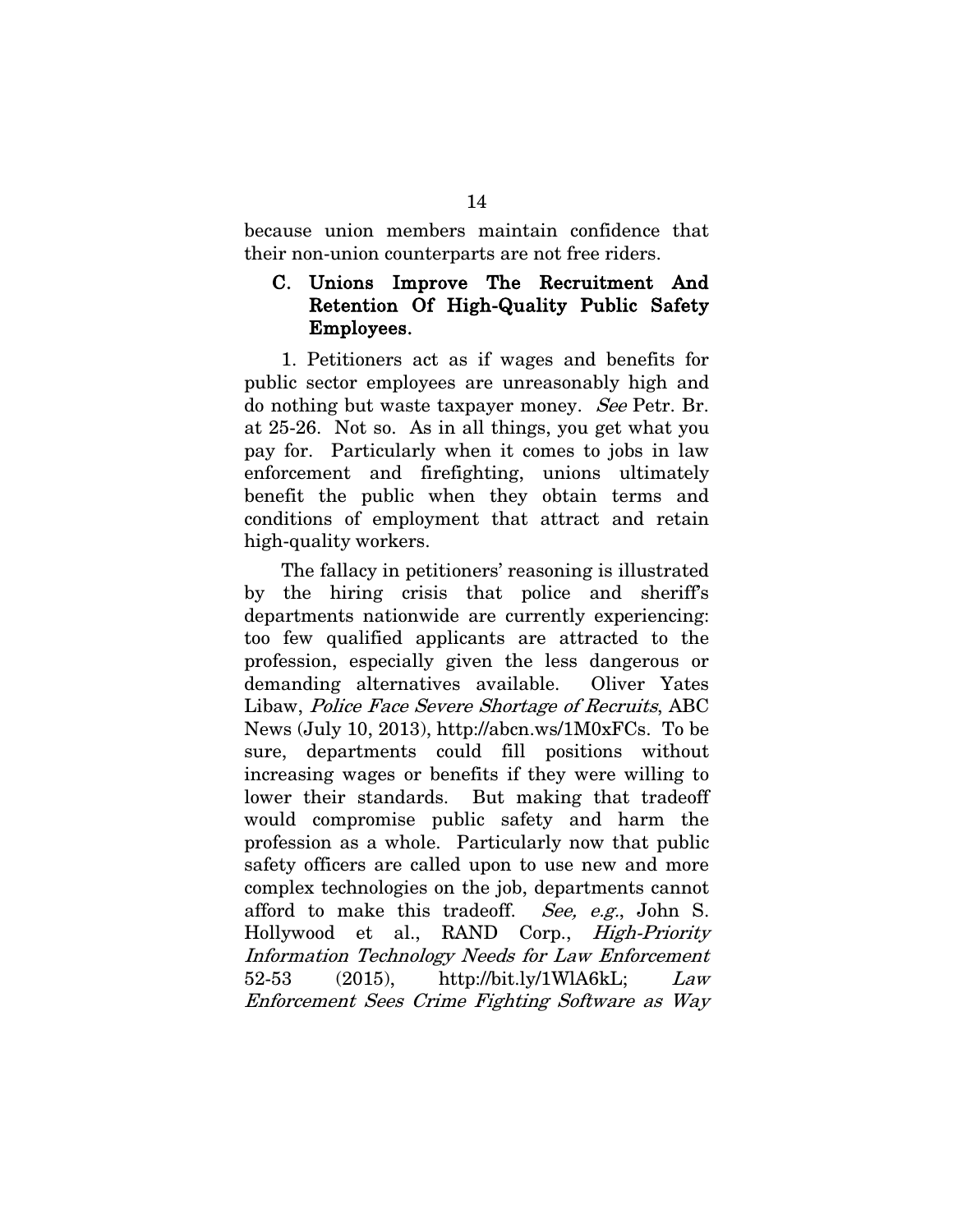<span id="page-23-3"></span>to Combat Drug & Gang Crime, Wynyard Group (Oct. 26, 2015), http://bit.ly/1N2A3JV.

<span id="page-23-1"></span>In California, unions have bargained for skills pay that contributes to recruiting and retaining especially qualified officers. For example, public safety unions have successfully secured additional pay for officers with proficiency in multiple languages. See, e.g., Fresno Deputy Sheriff's Association Unit 1 Memorandum of Understanding 6 (2013), http://bit.ly/1M0NUPY; San Francisco Police Officers Association Memorandum of Understanding 36-37 (2007), http://bit.ly/1M75bnr. The higher pay puts peace officers on the street who can interact effectively with the State's multilingual population[.4](#page-23-5)

Likewise, unions often negotiate fair overtime protections for their workers. See Davis Professional Firefighters Memorandum of Understanding 11-12 (2006), http://bit.ly/1RdhJNn. Overtime provisions are easy targets for critics who do not understand the nature of public safety work. In reality, public safety officers are more likely to make life-threatening

<span id="page-23-4"></span><span id="page-23-2"></span><span id="page-23-0"></span> $\overline{a}$ 

<span id="page-23-5"></span><sup>4</sup> California has 6.8 million residents with limited English proficiency. Jie Zong & Jeanne Batalova, The Limited English Proficient Population in the United States, Migration Pol'y Inst. (July 8, 2015), http://bit.ly/1Ln4mIh. In fact, this limited-English population is so significant that 27 counties in California are required to provide multilingual election materials. See Voting Rights Act Amendments of 2006, Determinations Under Section 203, 76 Fed. Reg. 63,602, 63,603- 04 (Oct. 13, 2011).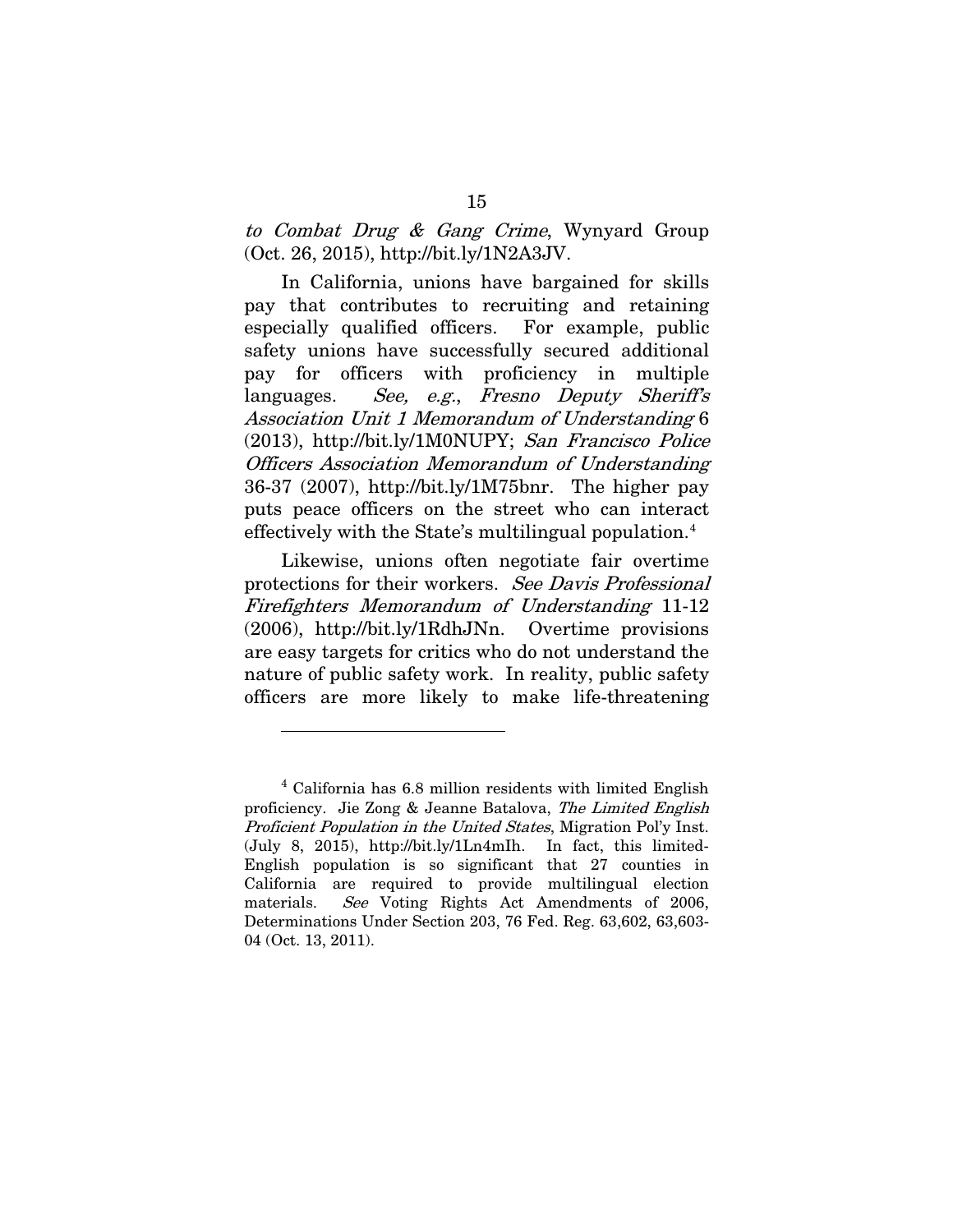<span id="page-24-0"></span>mistakes if departments require them to work past the point of exhaustion. Jessica Mansourian, Fatal Fatigue: The Consequences of Sleep Deprivation on Officer Safety, U.S. Dep't Just. Off. Community Oriented Policing Servs. (June 2011), http://1.usa.gov/1O5X4gA. Unfortunately, employers face the temptation to load more hours on fewer people. Unions protect against this risk by bargaining for overtime caps, which directly limit hours, and increased overtime premiums, which deter departments from piling too many hours on their employees.

Finally, obtaining fair wages and benefits is only one way in which unions help public employers attract a high-quality workforce. As amici have already explained, unions contribute to the safety, training, and solidarity of public safety officers, all of which makes these jobs more attractive.

<span id="page-24-1"></span>2. Petitioners' attack on the job protections unions obtain for public sector workers is similarly misplaced. Petitioners simplistically imply that protections like union-obtained arbitration do nothing more than keep abusive cops on the street. See Petr. Br. 28. Not so. Petitioners ignore entirely the way in which arbitration serves to protect officers who have been treated unfairly. For example, in 2014, arbitration led to the reinstatement of a Burbank, California, detective who was wrongly fired for reporting wrongdoing by other officers. Alene Tchekmedyian, Arbitrator Rules in Favor of Fired Burbank Police Officer, Burbank Leader (Jan. 10, 2014), http://bit.ly/1MRs4Lc. Another example involves an arbitrator reinstating a sheriff with a ten-year unblemished record who was wrongly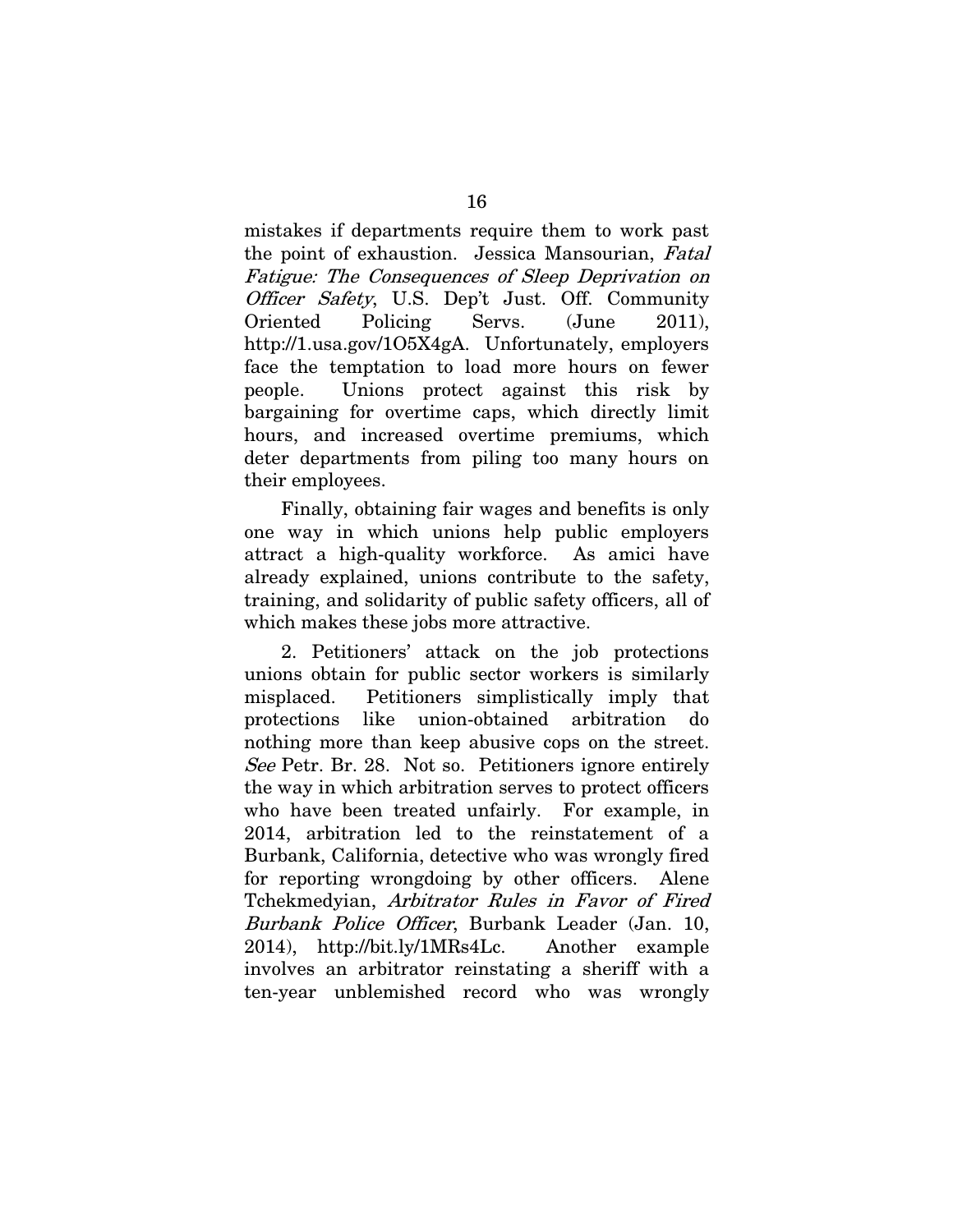<span id="page-25-4"></span>terminated for his off-the-job romantic relationship. Stanislaus Cty. Sheriff's Dep't v. Mack, No. C043029, 2004 WL 188318 (Cal. Ct. App. Feb. 2, 2004).

<span id="page-25-2"></span>More fundamentally, unions bargain to ensure that peace officers will not be distracted from their duties or deterred from joining police departments in the first place. In Harlow v. Fitzgerald, 457 U.S. 800 (1982), this Court pointed out that the prospect of having to defend good-faith actions against accusations of wrongdoing can deter "able citizens from acceptance of public office" and "dampen the ardor of all but the most resolute, or the most irresponsible." Id. at 814 (quoting Gregoire v. Biddle, 177 F.2d 579, 581 (2d Cir. 1949)). This Court has developed an entire doctrine of qualified immunity precisely to ward off the risk of "unwarranted timidity." Filarsky v. Delia, 132 S. Ct. 1657, 1665  $(2012)$  (quoting *Richardson v. McKnight*, 521 U.S. 399, 409-11 (1997)).

<span id="page-25-5"></span><span id="page-25-3"></span><span id="page-25-1"></span><span id="page-25-0"></span>Unions likewise play a critical role in minimizing that risk. Their direct representation of workers in various proceedings offers a powerful example. California Statewide Law Enforcement Association provides legal representation for law enforcement officers accused of wrongdoing. Legal Defense Fund, Cal. Statewide L. Enforcement Ass'n, http://bit.ly/1RzLeZH. Similarly, although public employees have "course and scope" (of employment) indemnification as a matter of state law, many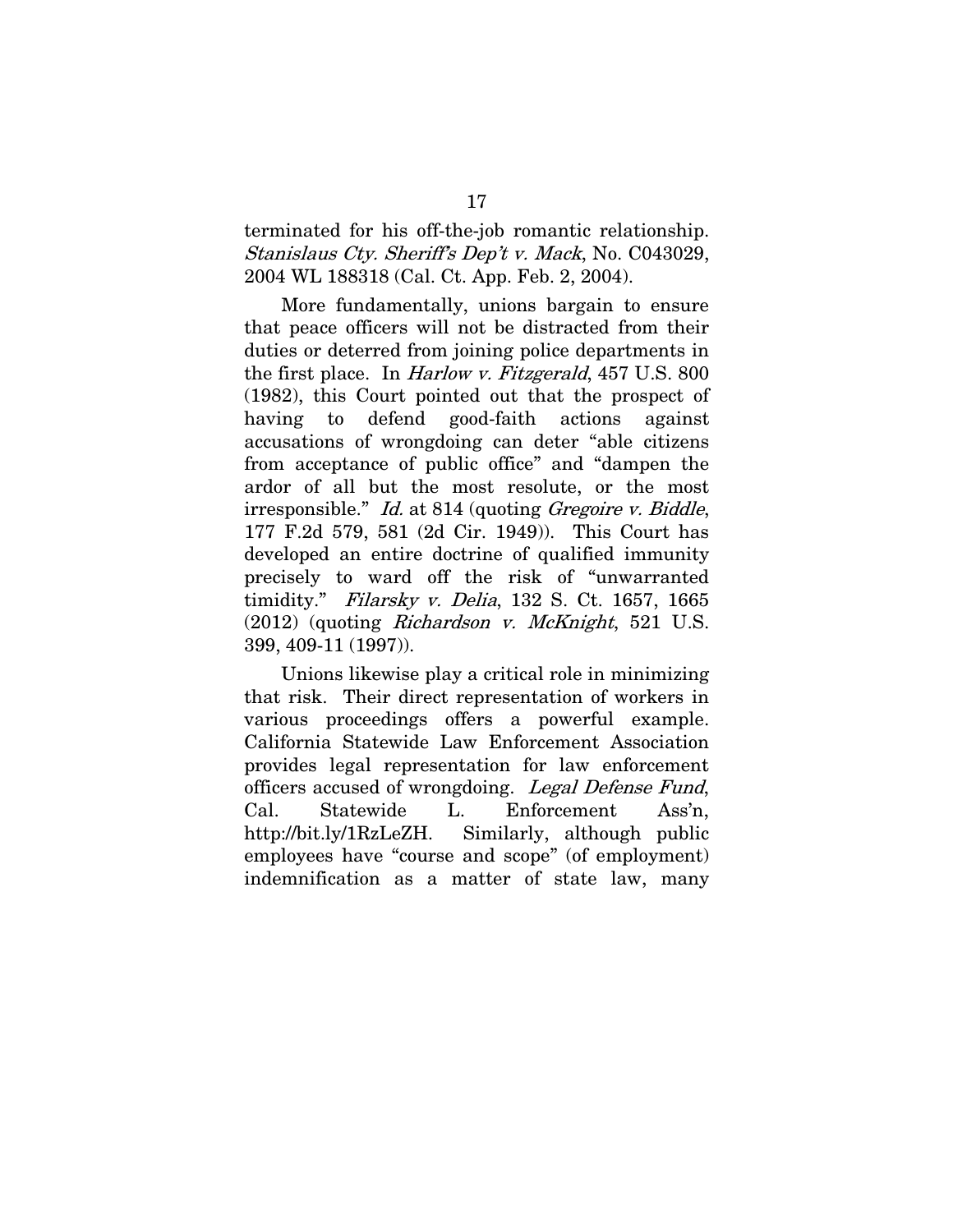unions independently offer civil defense funding.<sup>[5](#page-26-0)</sup> This additional coverage can be quite important. It reassures officers that they will not be deprived of a defense if their employer makes a politically motivated decision not to defend them in a highprofile case. And it can be indispensable in situations where their employer invokes one of the exceptions to the duty to defend contained in section 995.2 of the California Government Code – for example, where the employer claims that there is a specific conflict of interest between it and the employee.

### III. California Shows The Strong Basis States Have For Authorizing Fair-Share Fees As Part Of Public Sector Collective Bargaining Agreements.

Like many states, California has carefully constructed its labor relations system. Through more than fifty years of legislation, California has chosen to manage its workforce in partnership with unions. The Dills Act, which recognizes the right of state employees to unionize and sets out the procedure for collective bargaining across the State, views this

 $\overline{a}$ 

<span id="page-26-0"></span><sup>5</sup> For example, California Statewide Law Enforcement Association, Police Officers Research Association of California, and the San Francisco Police Officers' Association all have legal defense funds. Since 1974, the Peace Officers Research Association of California Legal Defense Fund has defended peace officers accused of misconduct; it now boasts more than 100,000 members, in California and many other states.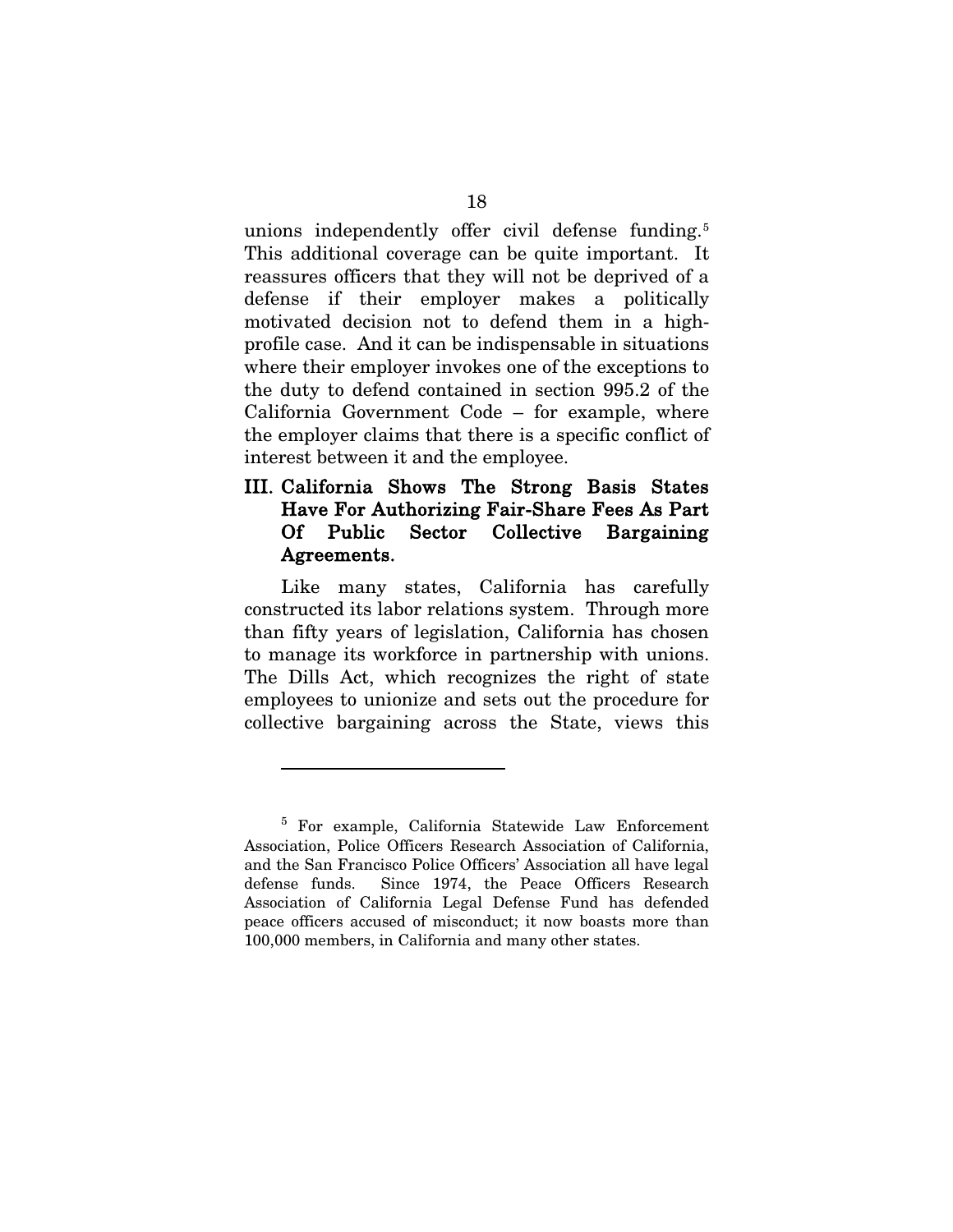<span id="page-27-2"></span><span id="page-27-1"></span>bargaining as a tool to "promote the improvement of personnel management and employer-employee relations." Cal. Gov't Code § 3512. That same statute is the source of local jurisdictions' authority to institute fair-share fees. Cal. Gov't Code § 3515. In fact, California considers fair-share fees such an essential tool that it allows public sector workers to institute them by vote of the members themselves even when the employer refuses to agree to fair-share fees in negotiations. Cal. Gov't Code § 3502.5(b).

<span id="page-27-0"></span>The public safety context demonstrates that California has good reason to structure its labor relations this way. Public safety unions have a comparative advantage in gathering information from, and bargaining on behalf of, the employees they represent in a way that serves both those employees and the public interest. Barring fair-share fees would undermine unions' ability to obtain the resources they need to perform these roles. In California, the potential alternatives to strong, wellfunded public safety unions would be both less effective and no cheaper. Given that the Court has afforded states wide latitude when managing their workforces in the face of other First Amendmentbased claims, there is no basis for restricting California's and other states' options here.

#### A. California Has Good Reasons For Using Collective Bargaining With Robust Unions To Manage Public Safety Workforces.

1. State and local governments rely on unions like amici, and union members of amici, to gather the information that they need to meet their public safety responsibilities. It would be unrealistic to expect workers to generate this information without a union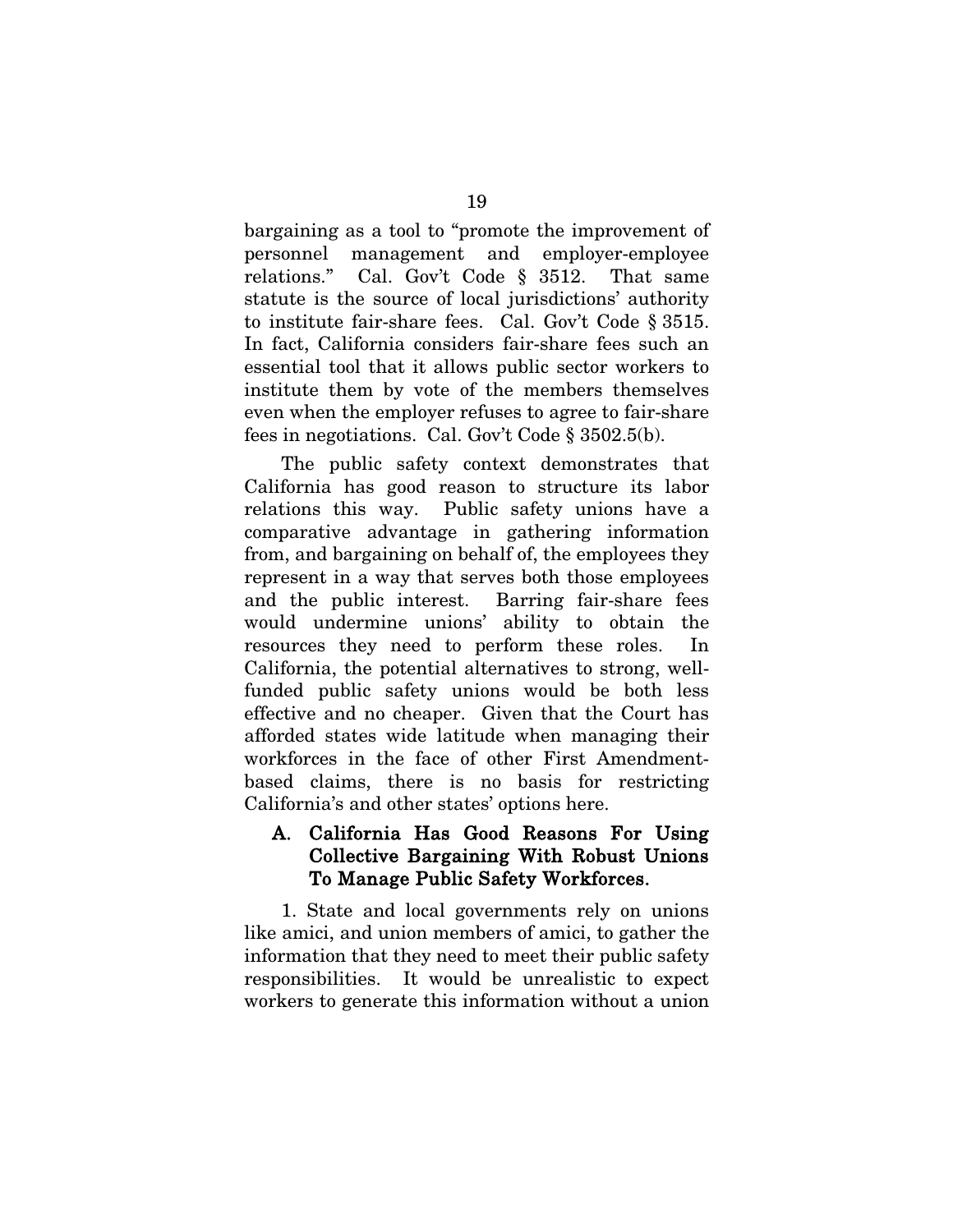in light of their demanding and unpredictable work schedules. In addition, without professional union negotiators, public safety employees would be required to spend significant time on activities such as conducting the cross-jurisdictional salary surveys that often underlie collective bargaining. This would leave local departments undermanned unless public employers were to hire additional personnel.

This is particularly so because public safety employees often do not work consistent hours in a single location. Rather, they must stagger shifts, and they often work in far-flung locations, particularly if their employer is the State. Gathering an entire public safety workforce together simultaneously cannot be done. Whereas other public employers, such as school districts, can hold "service days" during which employees are relieved of all other duties, it would be irresponsible for any public safety department to do the same. Thus, it makes sense that California relies on unions to perform information-gathering tasks so that public safety employees can focus on their responsibility to the public.

<span id="page-28-0"></span>The structure of public safety unions facilitates communication between employees and employers. Local union "site representatives," sitting directly within a station or firehouse, have daily contact with officers. As trusted representatives, they gather information that employees may feel uncomfortable discussing directly with their employer. Moreover, union officials visit jurisdictions across the State. See, e.g., CSLEA Visits DOJ and DCA in Fresno, Cal. Statewide L. Enforcement Ass'n. http://bit.ly/1kOr5VE. These visits give local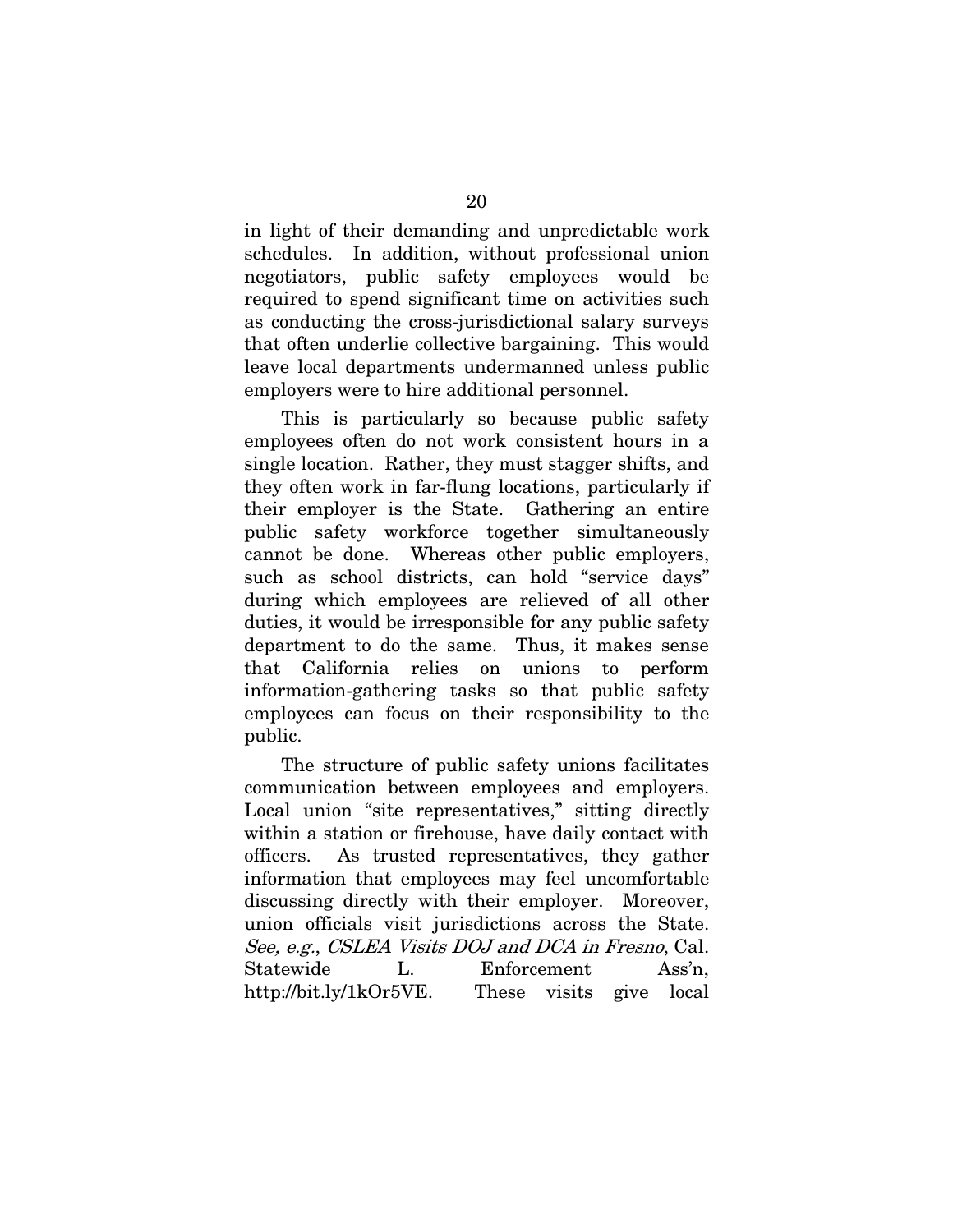jurisdictions the ability to tap into the unions' statewide knowledge bases. At the same time, unions get a sense of multi- or cross-jurisdictional problems that should be addressed in bargaining. Finally, public safety unions solicit formal suggestions from employees that can form the basis for future negotiations. Rank-and-file participation in this process is significant; for example, amicus California Statewide Law Enforcement Association alone receives 300 to 350 such suggestions per round of negotiation from employees with 180 different job classifications, About CSLEA, Cal. Statewide L. Enforcement Ass'n, http://bit.ly/1LEZe2Y.

<span id="page-29-0"></span>2. Once unions have shepherded public safety employees' feedback, they can work with governments to pursue goals that benefit both sides. Unions are especially valuable when they negotiate for workplace improvements that employers might otherwise overlook. For example, firefighters turned to amicus CAL FIRE Local 2881 to bargain for running water in one rural firehouse, a simple change that substantially improved conditions for the firefighters. Similarly, CAL FIRE Local 2881 worked to add female living quarters and bathrooms to a firehouse that had been designed for males only.

Petitioners and their amici suggest that unions bargain only for provisions that increase costs at the public's expense. To the contrary, as parties with a long-term stake in the financial health of the public employer, unions are also sensitive to employers' budgetary constraints. They frequently partner with governments to craft benefits for workers that also reduce costs. This win-win approach is exemplified by amicus Davis Professional Firefighters, which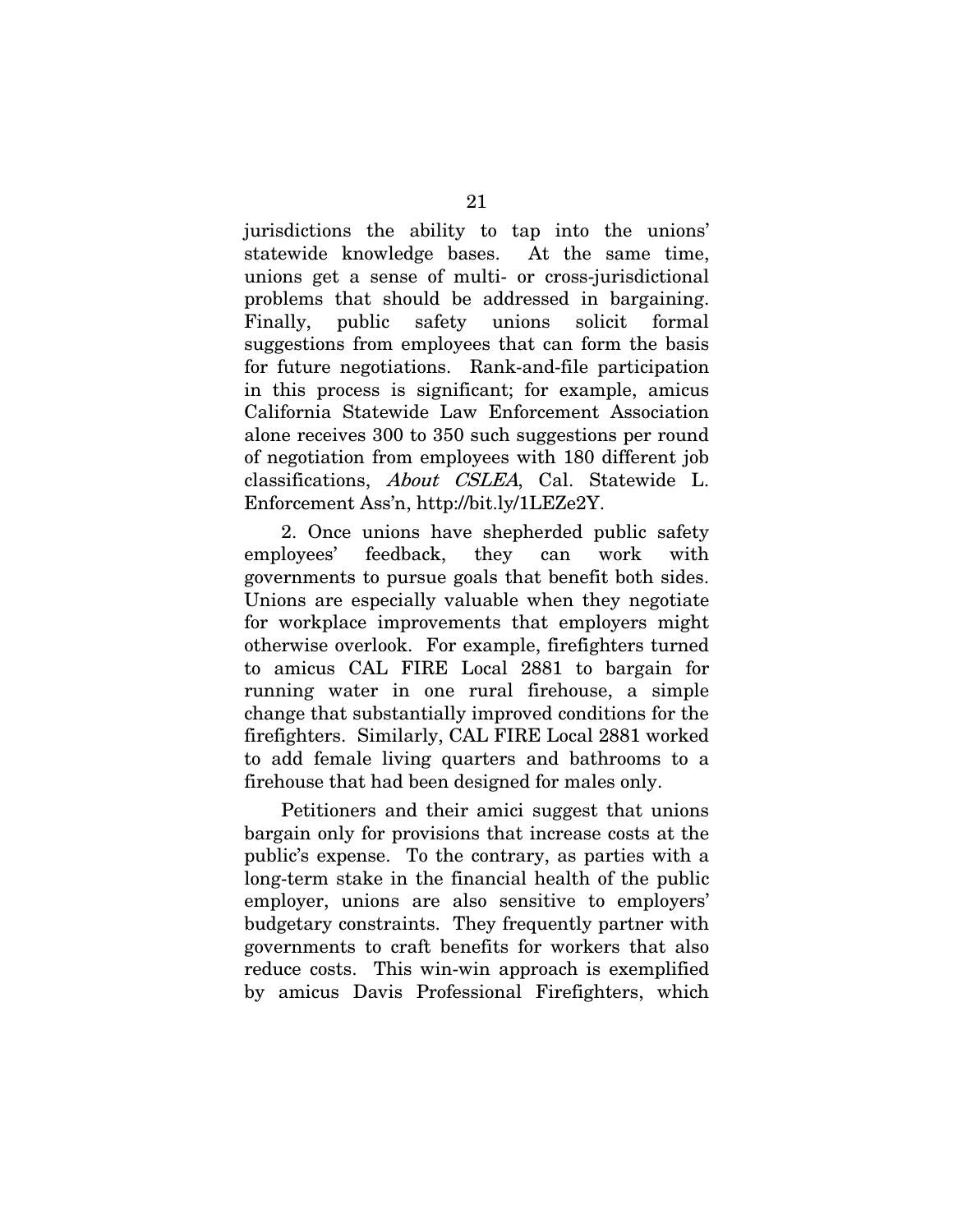bargained for the "Back Safety Maintenance Program." The program paired firefighters with local physical therapists to learn techniques for avoiding back injuries. Within a short time, back injuries were at their lowest levels in years and workers' compensation claims had decreased dramatically.

Unions have also bargained for innovations that improve public safety while saving money. For example, amicus Fresno Deputy Sheriff's Association negotiated the "Take Home Patrol Vehicle Program" in 2003. See Fresno Deputy Sheriff's Association Unit 1 Memorandum of Understanding 19-20 (2013), http://bit.ly/1M0NUPY. The program allows patrol officers and investigators to drive their police vehicles to and from work. Officers can deploy from home, significantly shortening response times so officers can spend more time on actual law enforcement. The program also increases the visibility of peace officers in the community, which improves public safety. Metro. Police Dep't, Policing for Prevention: Use of High Visibility Patrol Tactics 1 (2001), http://bit.ly/1NznR1N. Finally, because each officer takes responsibility for a single vehicle, the vehicles last four to seven years longer.

<span id="page-30-0"></span>Public safety unions are especially valuable in developing comprehensive plans that minimize adverse impacts on the communities they serve during times of fiscal distress. When budgets must be cut, unions can help employers understand how to structure the cuts to do the least damage to public safety. In 2009, for instance, the Fresno Deputy Sheriff's Association successfully approached the County with a proposal for salary givebacks and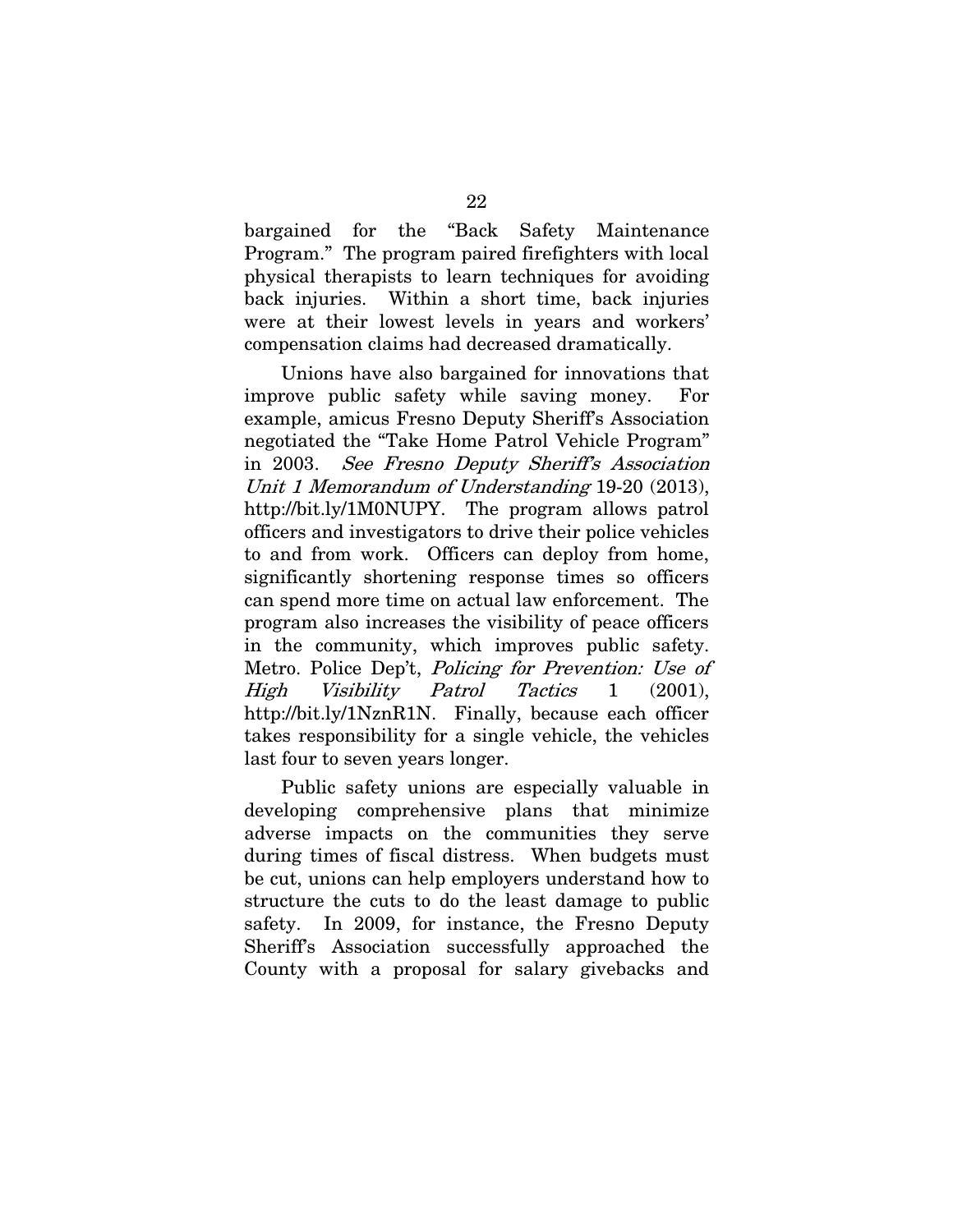unpaid furloughs to avoid cutting the number of officers in the department.

<span id="page-31-0"></span>3. The California Supreme Court has declared that, as a "favored means of resolving labor dispute in this state, arbitration eases the burdens on courts while resolving disputes quickly and inexpensively." Taylor v. Crane, 595 P.2d 129, 135 (Cal. 1979). Unions therefore serve the public interest by negotiating and participating in grievance and arbitration processes. In most such processes, union approval is required to continue a grievance beyond the initial stages. Because unions are repeat players in front of adjudicators, and because they have their own resource constraints, they have strong incentives to act as gatekeepers and ensure that only strong claims move forward. This saves time and money for all parties: employees, adjudicators, employers, and the unions themselves.

### B. Categorically Prohibiting Fair-Share Fees Would Threaten Public Safety By Weakening Public Sector Unions.

Eliminating state and local governments' option of agreeing to a fair-share system would reduce both the human and financial resources available to unions. The consequence will be less effective unions and ultimately less effective law enforcement and public safety departments.

1. As it stands, a public safety employee's choice whether to join a union is not primarily driven by out-of-pocket costs. It often costs only slightly more to become a union member than to pay a fair-share fee. But in a world where fair-share fees were prohibited, public safety employees would face a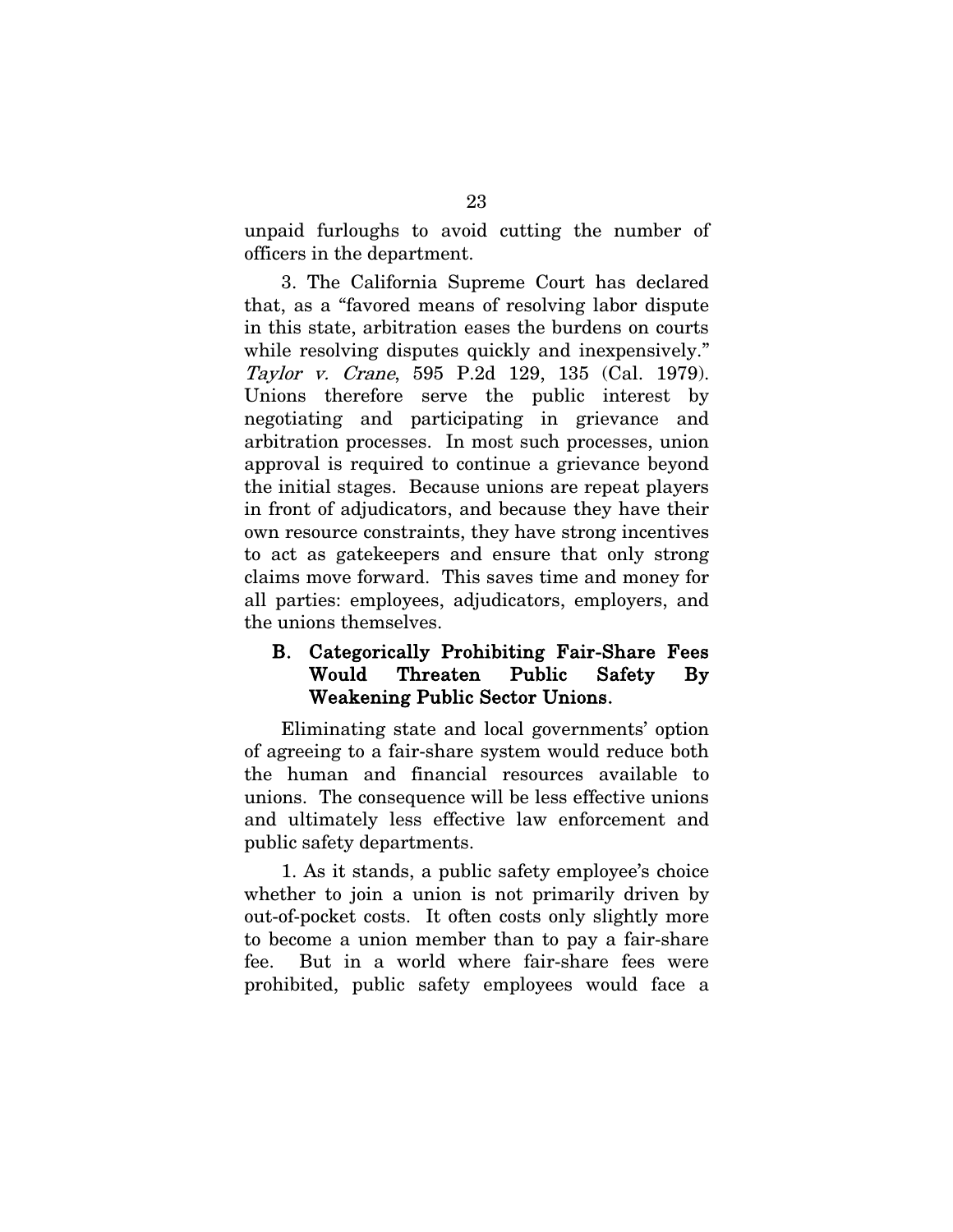<span id="page-32-1"></span>stark economic choice between paying union dues and paying nothing at all. Even public safety employees entirely supportive of union activities would often rationally decide to forgo membership. See Jeffrey Keefe, Econ. Policy Inst., Eliminating Fair Share Fees and Making Public Employment "Right-to-Work" Would Increase the Pay Penalty for Working in State and Local Government 6-8 (2015), http://bit.ly/1MtMd9D. This Court recognized that dynamic in Davenport v. Washington Education Association, 551 U.S. 177 (2007), when it said that the "primary purpose" of fair-share arrangements "is to prevent nonmembers from free-riding on the union's efforts." Id. at 181.

<span id="page-32-0"></span>Thus, the categorical ban on fair-share fees petitioners seek would confront public safety employees with a textbook prisoner's dilemma, where each individual will have strong economic incentives to leave the union, even though weakening the union will harm employees collectively. Worse still, as membership declines, revenues will drop as well, while unions' legal responsibilities – and thus their costs – will remain unchanged. Because unions will retain their role as exclusive bargaining representatives, they will still have to gather information on public safety employees' needs, engage in collective bargaining, and enforce collective bargaining agreements, even when particular violations only involve nonmembers. Consequently, many unions risk a "death spiral": unions will have to raise dues to make up the budget shortfall attributable to the elimination of fair-share fees, causing membership numbers to fall, which will necessitate raising dues further, and so on. As this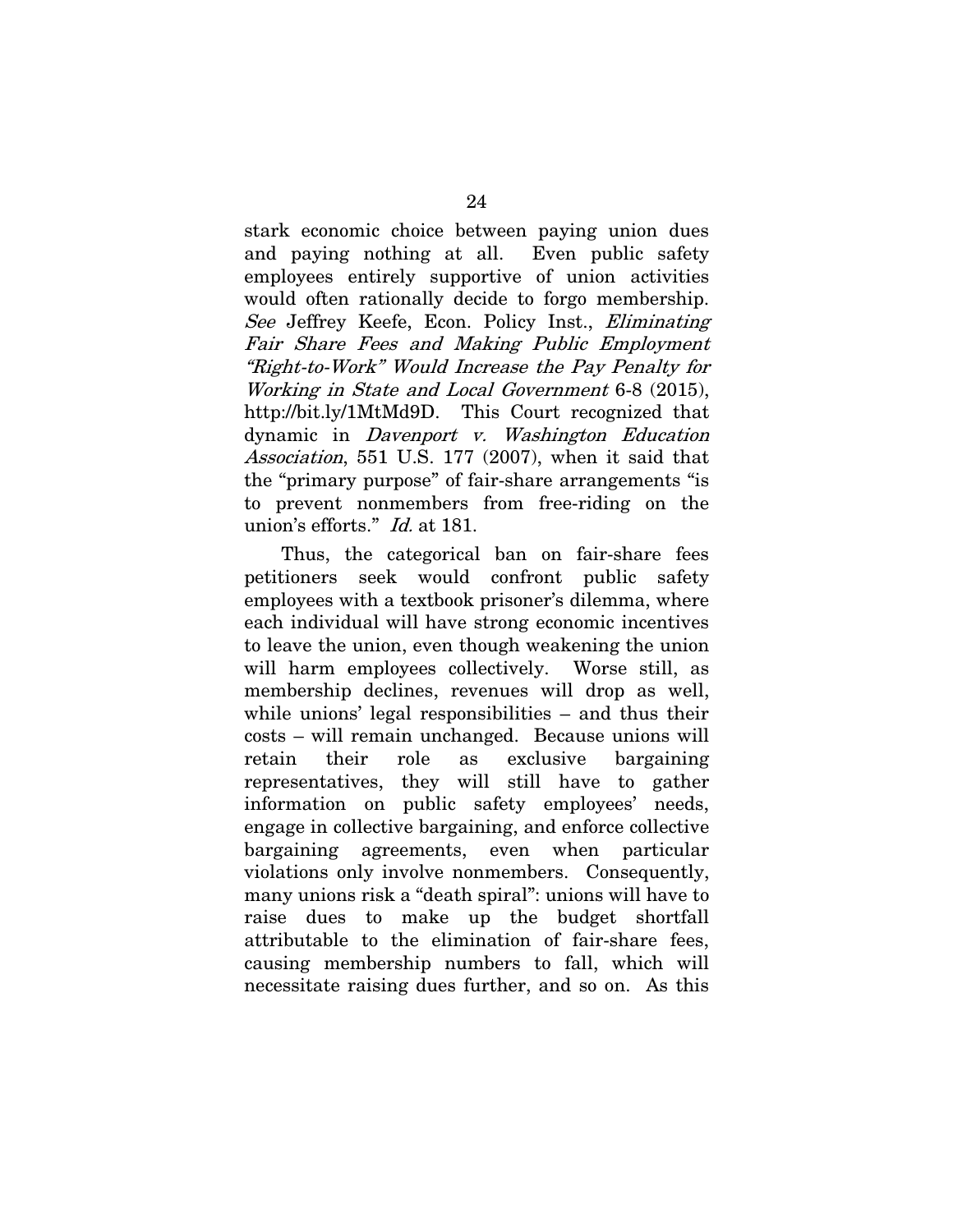<span id="page-33-0"></span>Court recently observed, this phenomenon – rising costs causing costs to rise – can destabilize entire economic sectors. See King v. Burwell, 135 S. Ct. 2480, 2485-86 (2015). Public safety unions would be no different.

To be sure, some collective bargaining agreements – even in California – do not contain fairshare provisions. But amici's site representatives report that both employees and unions make decisions in the shadow of the Abood framework. For employees, the mere *possibility* of fair-share fees results in high membership rates and thus in unions having the resources they need to improve the safety, training, and solidarity of public safety employees. And because unions, for their part, have the ability to obtain fair-share provisions if the currently high level of union membership were to decline, the fair-share system helps all public sector unions remain strong.

2. Categorical prohibitions on fair-share fees would have consequences beyond the financial. The reduction in union membership would undermine unions' utility to the governments with which they bargain. Unions have a comparative advantage visà-vis the State in gathering information because their large membership gives them direct access to a representative cross section of rank-and-file employees. See supra at 19-21. With fewer members comes less information. In addition, California's cooperative labor-management relations system depends on public sector employees accepting the results of collective bargaining. Workers are more likely to accept these results if they think that their exclusive bargaining agent is legitimate. A union with few members lacks that legitimacy.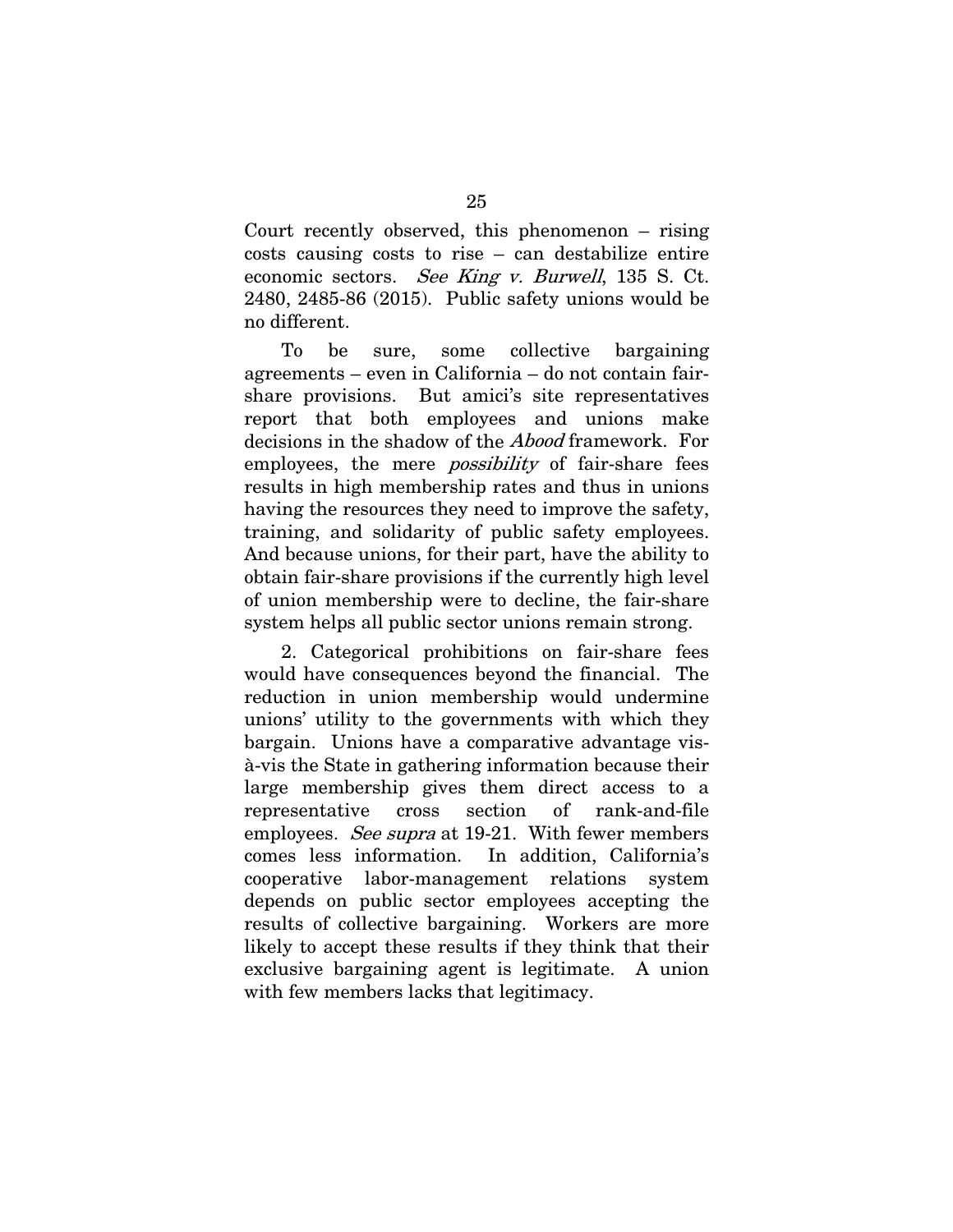Finally, without access to fair-share fees, attracting members will become unions' first priority. Unions will have to shift significant time and money towards recruiting – and those resources will come from the budget for information gathering, bargaining, and other public functions. A categorical bar on fair-share fees would thus diminish unions' utility to governments even if membership levels were to remain unchanged.

#### C. California Has A Strong Basis For Choosing Unions Supported By Fair-Share Fees Over Any Of The Alternatives.

In reliance on *Abood*, California has built its labor relations system on a partnership between fairshare-fee-supported unions and public employers. If this Court were to eliminate fair-share fees, the most likely consequence is that California will be stuck with less effective public sector unions. Currently, in the public safety context, union negotiation teams consist of both professionally trained experts, often with decades of experience in agenda setting and negotiation, and rank-and-file members. If unions are left without the resources to employ or retain these experts, they will have only amateur negotiators at the table. These negotiators will almost certainly be less effective at presenting the employees' case. Moreover, they may not have the expertise to filter out rank-and-file proposals that are economically or operationally infeasible or simply off the table due to controlling legislation. The upshot is that the parties will be less likely to reach an agreement or to get that agreement ratified.

1. California will not be able to achieve its labormanagement goals by switching to some other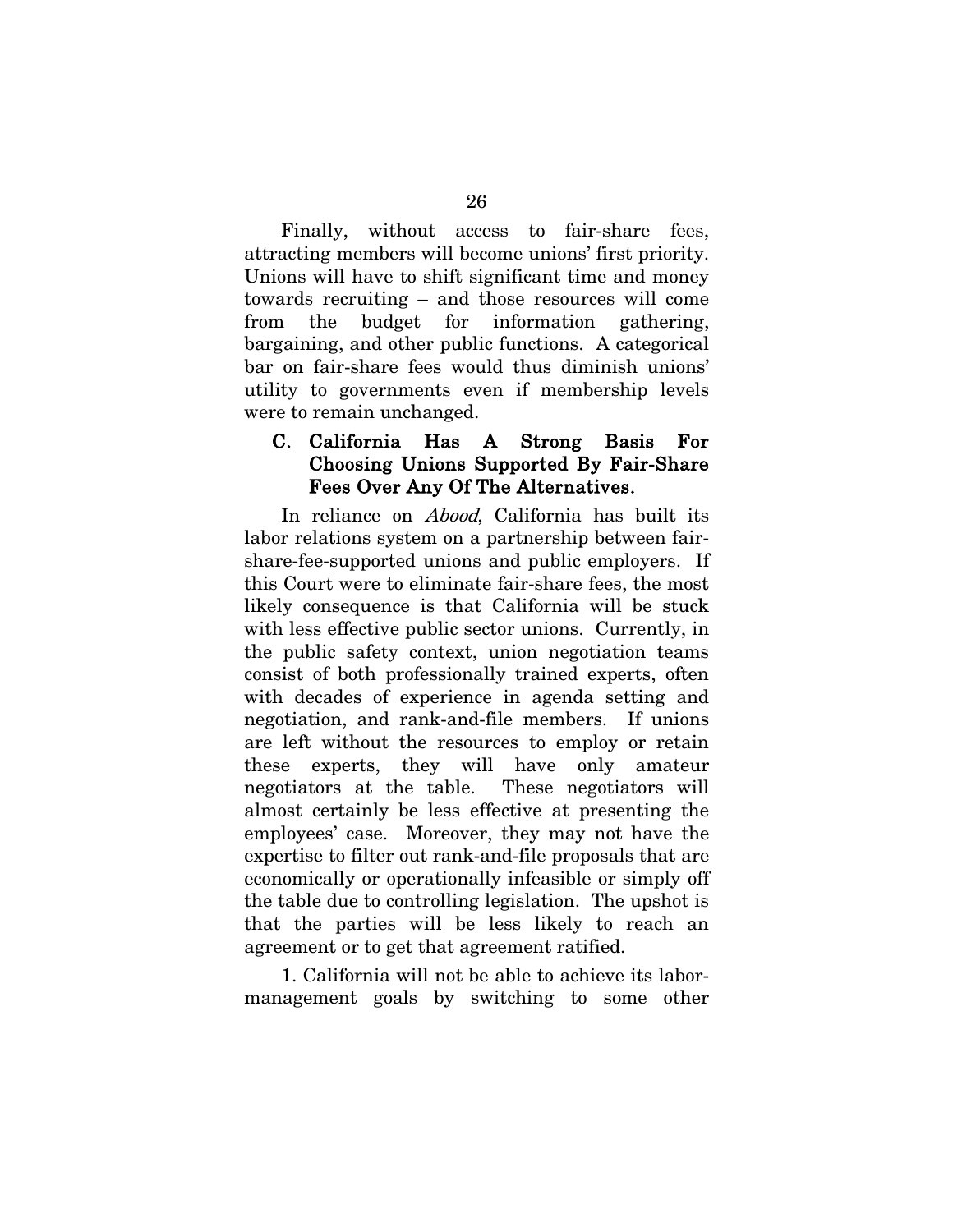structure. Neither unilateral "command and control" nor government-funded bargaining representatives can serve California's interest in "improvement of personnel management." Cal. Gov't Code § 3512. And both run the risk of threatening public safety.

<span id="page-35-1"></span>Unilateral command and control. The State has good reason to conclude that authorizing public employers to unilaterally set the terms of employment would be detrimental to public safety. First, such unilateral statewide action is a nonstarter in a state as diverse as California. A uniform statute passed in Sacramento would fail to account for the circumstances of both urban and rural firefighters, or both anti-gang and tax enforcement officers. And government agencies, both public safety and nonpublic safety, also vary dramatically depending on their functions, their locations, and their sizes. These practical difficulties would be exacerbated by state constitutional and statutory limits on setting local terms of employment for public employees. See, e.g., County of Riverside v. Superior Court, 66 P.3d 718 (Cal. 2003).

<span id="page-35-0"></span>Second, local public agencies trying to set terms unilaterally would face their own challenges. For reasons amici have already described, elected officials likely lack the specialized knowledge to set appropriate terms on their own. See supra at 9. A well-intentioned official may spend money on luxuries for firefighters while inadvertently ignoring basic necessities. To make informed decisions, cities would have to gather information themselves. At the same time, if public agency officials were to rely solely on input from department managers, and ignore ground-level employees, they would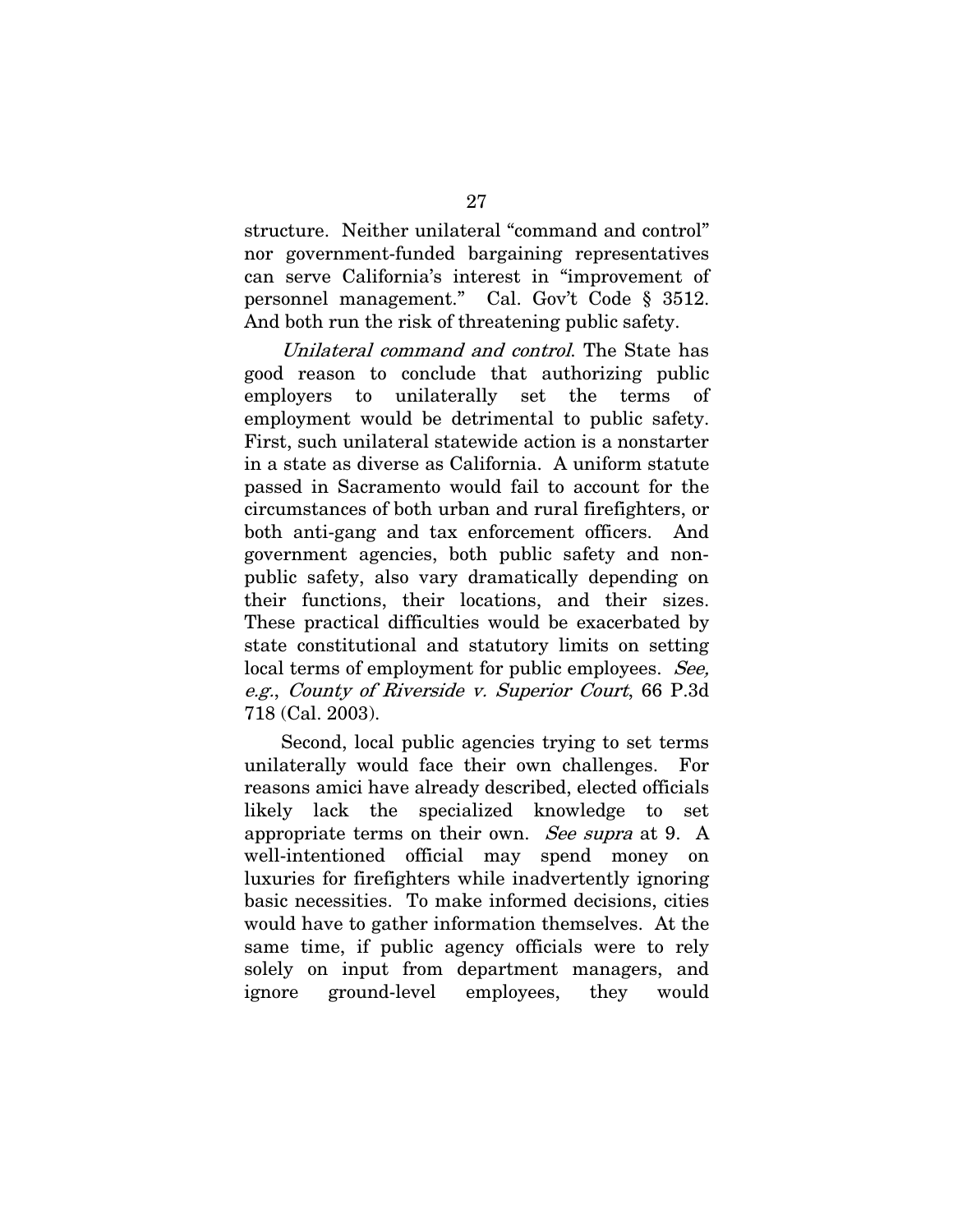<span id="page-36-3"></span>undermine California's commitment to cooperation between labor and management. See Cal. Gov't Code § 3512.

"Company" unions. Faced with the financial weakness of traditional unions, California could conceivably turn to collective bargaining agents funded by the State or municipalities, akin to private sector "company unions." This option would be beset by actual and perceived conflicts of interest.

<span id="page-36-4"></span><span id="page-36-1"></span>With respect to the actual conflict of interest, Congress long ago banned company unions in the private sector, 29 U.S.C. § 158(a)(2), precisely because it recognized that company unions sacrificed workers' interests to serve their paymasters instead. See Martin T. Moe, Participatory Workplace Decisionmaking and the NLRA: Section  $8(a)(2)$ , Electromation, and the Specter of the Company Union, 68 N.Y.U. L. Rev. 1127, 1133-1142 (1993). In fact, employers who make payments to unions are subject to criminal sanctions under 29 U.S.C. § 186 for this very reason. See Gen. Bldg. Contractors Ass'n v. Pennsylvania, 458 U.S. 375, 394 (1982). The same risk would arise in the public sector if a bargaining representative were paid by the State instead of by the public safety workers on whose behalf it was formally negotiating.

<span id="page-36-2"></span><span id="page-36-0"></span>But even if the government-funded bargaining representative were a faithful agent, it might lack legitimacy in the eyes of its ostensible constituents. If, for example, a government-funded bargaining agent were to agree to the kinds of givebacks amici described earlier, see supra at 22-23, employees might conclude that it had done so not because that was the best available resolution, but because it best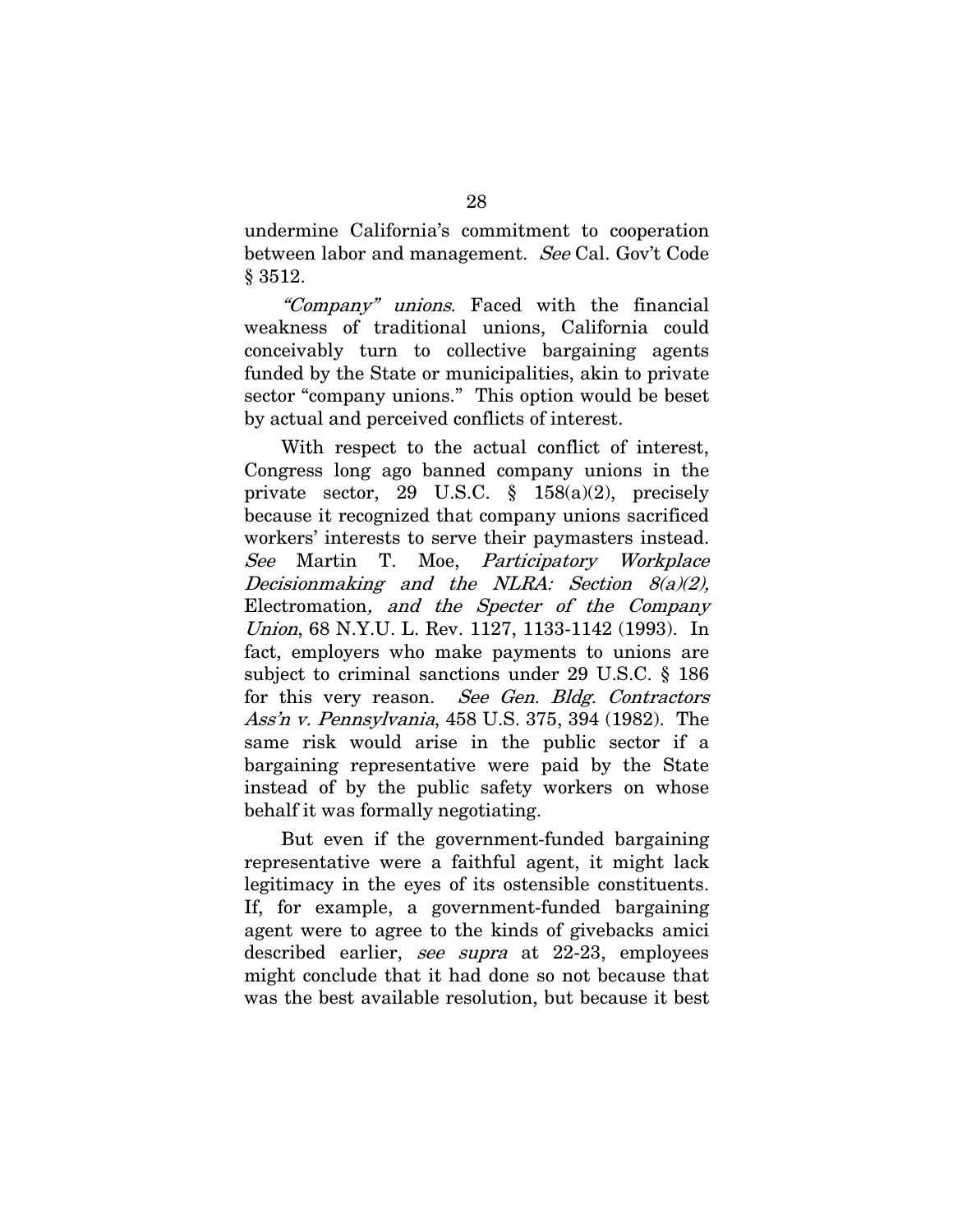served the negotiator's own interests. This same mistrust might deprive government-funded agents of the comparative advantage that current union leaders have with respect to information gathering. Employees could well choose not to share honest reactions with someone they believe is a proxy for their employer.

When these alternative arrangements fail in California, the public will be less safe. As discussed above, much of what public safety unions bargain for is protective equipment and training. Here, the absence of well-funded professional union negotiators will translate into a less safe workplace. Over time, some public safety employees will resign because their work will have become unreasonably dangerous. These same issues will also adversely impact recruiting, particularly of the most qualified potential candidates, who will have more attractive and safer alternatives. Rising turnover and falling recruiting will directly impair agencies' ability to protect the public.

2. Moreover, any alternative to the existing robust public safety unions will itself create costs to public employers that will be passed on to employees and taxpayers. If public employers were to decide to unilaterally set the conditions of employment, they would need to set up and pay for their own information-gathering processes. If they were to fund bargaining representatives directly, they would of course have to pay them. This money has to come from somewhere. Governments can only pay for these expenditures by raising taxes, by cutting government service to the public, or by expecting employees to do more with less.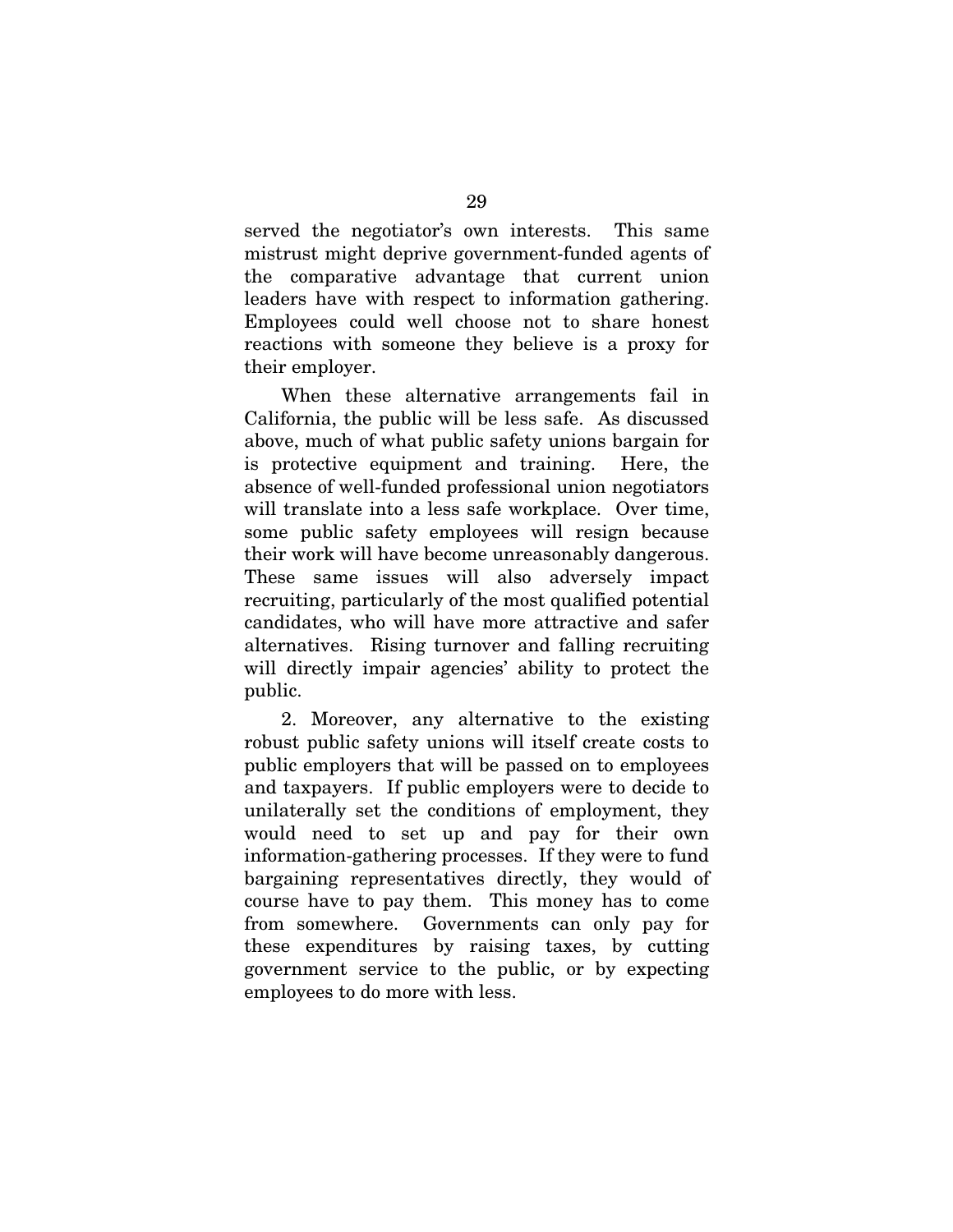Put another way, the costs of managing a large, diverse, and far-flung public workforce are always ultimately borne by employees and taxpayers. In light of this inevitable fact, California has good reason to conclude that strong unions with a fairshare option are the best means of pursuing its most important state interest: securing the safety of its citizenry.

### D. This Court Has Consistently Upheld States' Efforts To Manage Their Workforces, Even In Cases Involving Employees' Speech Interests.

Amici have explained why, in its labormanagement ecosystem, California has long relied on collective bargaining to set the terms and conditions under which public employees perform public duties. For more than a half century, California has viewed a fair-share system as one important tool for ensuring that this collective bargaining can be done effectively and efficiently. Petitioners claim that the First Amendment somehow prohibits the government from requiring that they participate in funding the collective bargaining process. But in light of California's interest in managing its workforce, petitioners' claim must fail.

<span id="page-38-2"></span><span id="page-38-1"></span><span id="page-38-0"></span>As this Court has recognized, each state has a significant interest "in promoting the efficiency of the public services it performs through its employees," Pickering v. Bd. of Educ., 391 U.S. 563, 568 (1968), and thus must be accorded "broader discretion to restrict speech when it acts in its role as employer," Garcetti v. Ceballos, 547 U.S. 410, 418 (2006); see also Rankin v. McPherson, 483 U.S. 378, 394 (1987) (Scalia, J., dissenting) ("[N]o law enforcement agency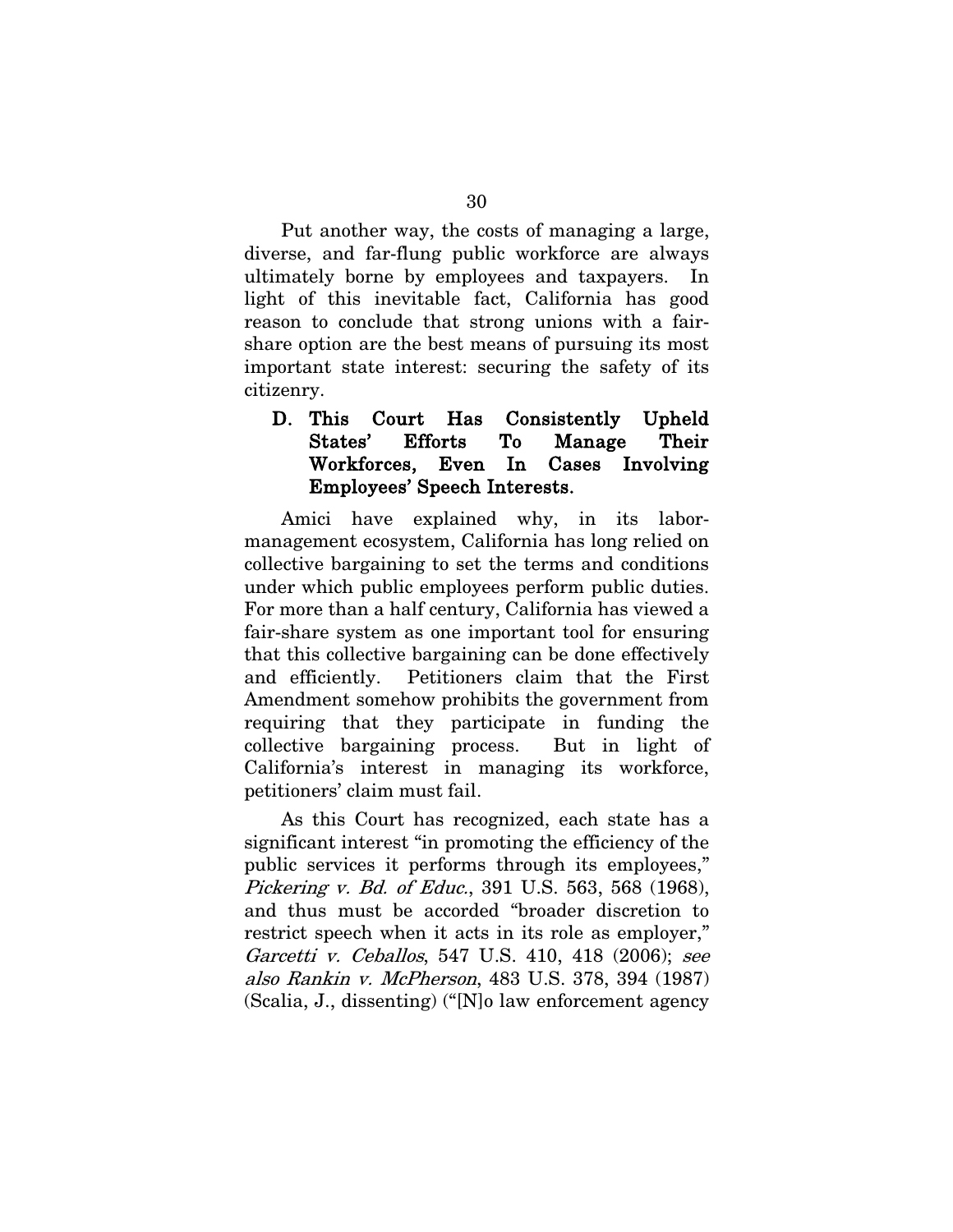is required by the First Amendment to permit one of its employees to ride with the cops and cheer for the robbers." (internal quotation marks omitted)). In a number of contexts, this Court has approved restrictions on the speech rights of government employees that it would not countenance if those restrictions had been imposed on members of the general public. See, e.g., Borough of Duryea v. Guarnieri, 131 S. Ct. 2488 (2011) (police chief); Waters v. Churchill, 511 U.S. 661 (1994) (plurality opinion) (public hospital nurse); *Connick v. Myers*, 461 U.S. 138 (1983) (prosecutor).

<span id="page-39-4"></span><span id="page-39-3"></span><span id="page-39-2"></span><span id="page-39-1"></span><span id="page-39-0"></span>Nowhere has this doctrine had greater effect than in the context of law enforcement officers. This "wide degree of deference to the employer's judgment" is especially warranted when "close working relationships are essential to fulfilling public responsibilities," *Connick*, 461 U.S. at 151-52, as they are with police and fire departments. In City of San Diego v. Roe, 543 U.S. 77 (2004) (per curiam), this Court upheld the San Diego Police Department's decision to discipline an officer for selling homemade videos that were produced and distributed while he was off duty. *Id.* at 78. Such a punishment would likely have been an unconstitutional prohibition of speech if it had been applied to an ordinary citizen. Nonetheless, the Court upheld it because permitting the officer to express himself in this manner undermined the ability of the police department to perform its law enforcement functions. Id. at 84-85. The Federal Reporters are marbled with cases upholding similar restrictions. See, e.g., Foley  $v$ . Town of Randolph, 598 F.3d 1 (1st Cir. 2010) (fire chief disciplined for criticizing funding levels for fire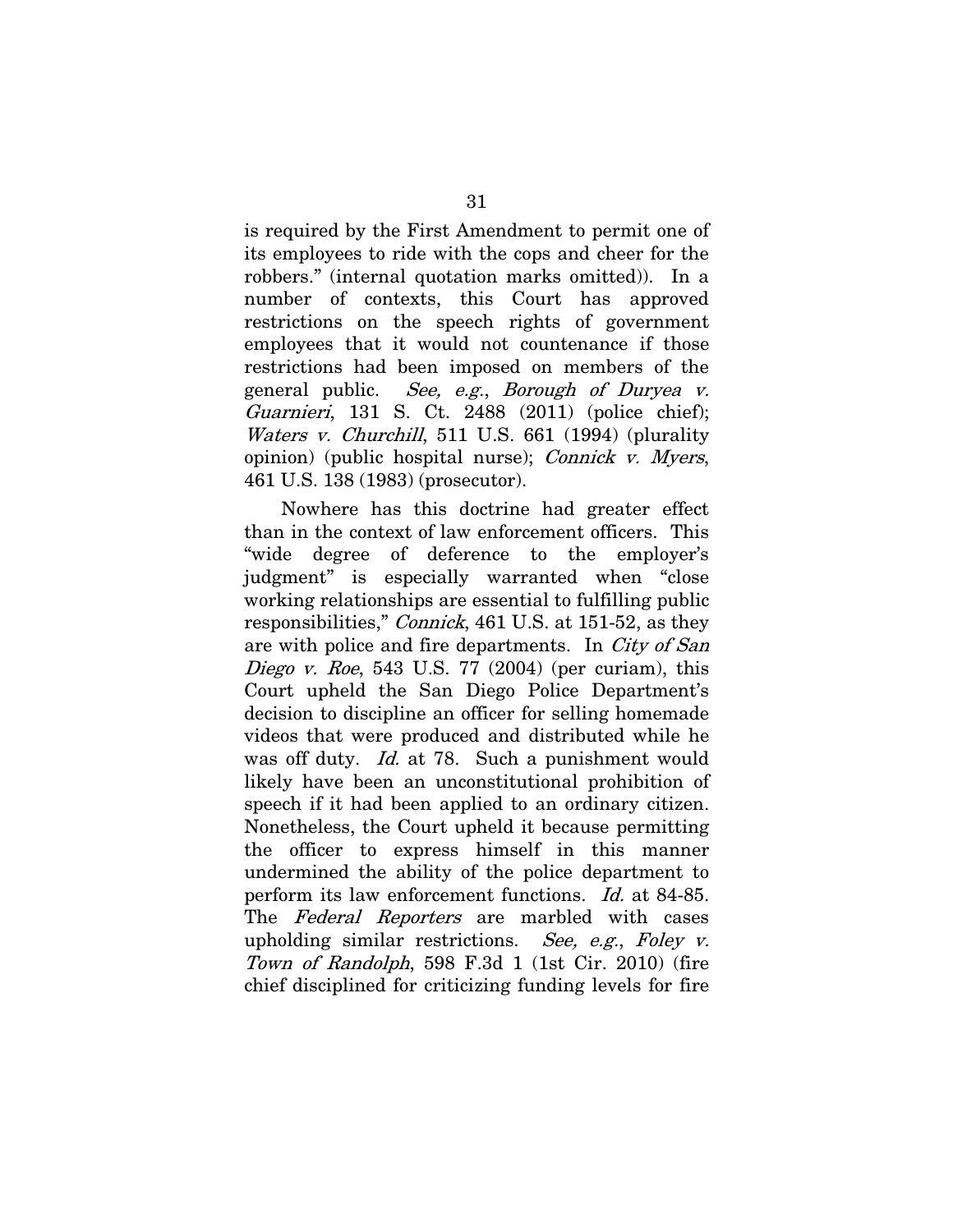<span id="page-40-4"></span><span id="page-40-2"></span><span id="page-40-1"></span>department at press conference); Singer v. Ferro, 711 F.3d 334 (2d Cir. 2013) (correctional officer disciplined for creating flyer implying certain prison officials were corrupt); Nixon v. City of Houston, 511 F.3d 494 (5th Cir. 2007) (officer fired for authoring racially charged newspaper columns); Dible v. City of Chandler, 515 F.3d 918 (9th Cir. 2008) (officer fired for maintaining sexually explicit website); *Oladeinde* v. City of Birmingham, 230 F.3d 1275 (11th Cir. 2000) (officers fired for refusing to report suspicious activity by fellow officers).

<span id="page-40-3"></span>It would be perverse to say simultaneously that, under the First Amendment, a law enforcement agency's operational needs can justify prohibiting officers from engaging in core expressive activity, but cannot justify authorizing a fair-share fee critical to upholding those operational needs.

<span id="page-40-0"></span>The First Amendment claim here is weaker than the one in Roe. Under *Abood*, petitioners or other public employees who object to the union's demands or positions retain their full First Amendment rights to speak publicly on those issues. Indeed, they can speak publicly about their objection to the fair-share system itself or even to the existence of public sector unions. Petitioners treat the fair-share fee as if it were an exaction that requires them to subsidize another private speaker's views – as if they were being forced to fund ACLU litigation or National Right to Life advertisements. In the context of California's labor relations system, they are just wrong. The communications to which their fair-share fees go are an integral part of the State's chosen means – union-assisted labor management – of serving a public end: protecting its citizens.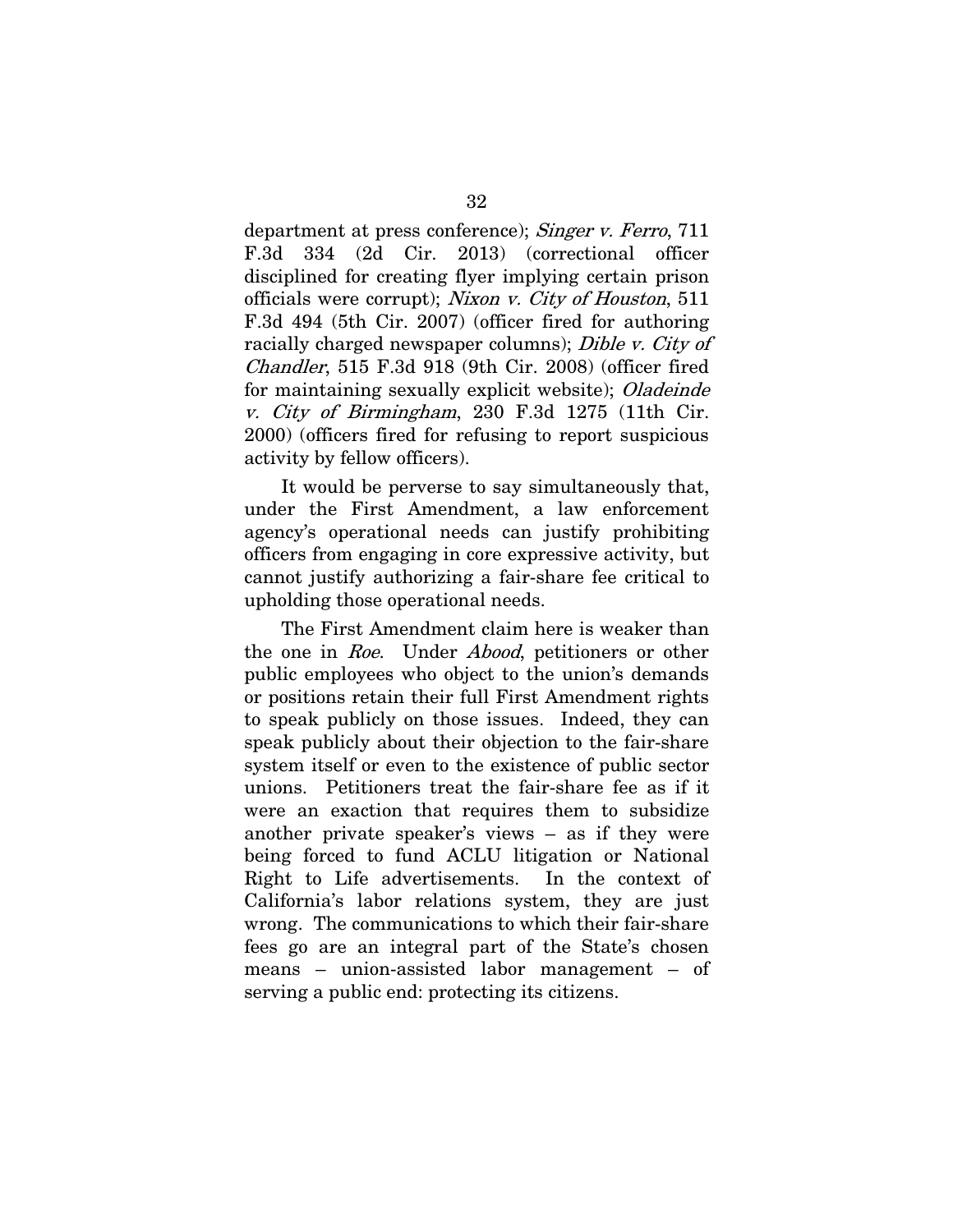### **CONCLUSION**

For the foregoing reasons, the judgment of the court of appeals should be affirmed.

Respectfully submitted,

Gary M. Messing Gregg M. Adam MESSING, ADAM & JASMINE LLP 580 California Street Suite 1600 San Francisco, CA 94104 Pamela S. Karlan Counsel of Record Jeffrey L. Fisher Brian Wolfman STANFORD LAW SCHOOL SUPREME COURT LITIGATION CLINIC 559 Nathan Abbott Way Stanford, CA 94305 (650) 725-4851 karlan@stanford.edu

November 12, 2015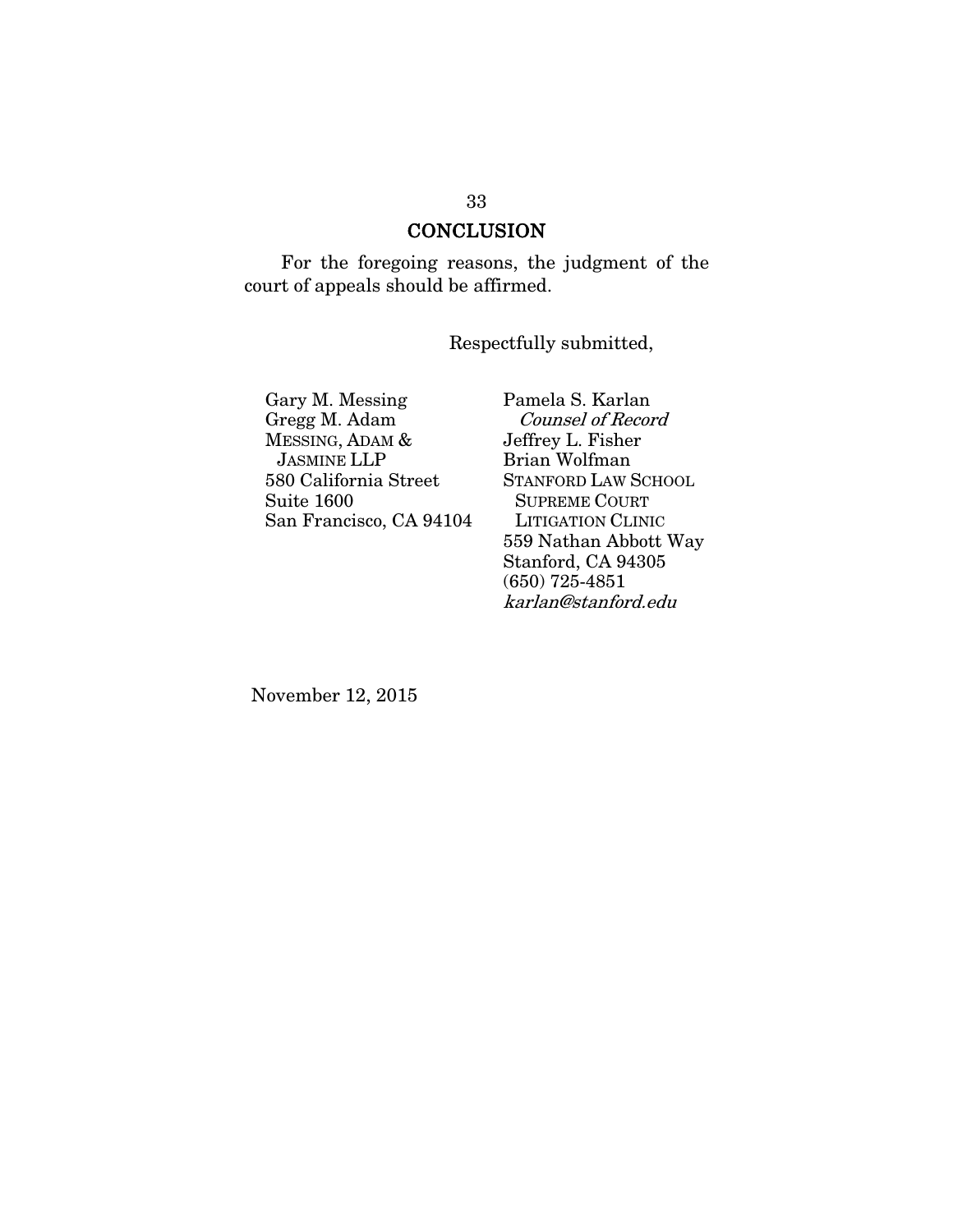#### APPENDIX A

The Peace Officers Research Association of California ("PORAC") is a professional federation of local, state, and federal law enforcement associations. It represents over 65,000 public safety members in over 900 associations, predominately in the State of California. Most of PORAC's member associations are exclusive bargaining representatives.

The Peace Officers Research Association of California Legal Defense Fund ("PORAC LDF") is a legal defense fund for peace officers (and some firefighters) with over 100,000 members in over 30 states and over 55,000 participants in California alone. It provides representation in civil, criminal, and administrative matters arising out of the course and scope of the participant's employment.

The National Association of Police Organizations ("NAPO") is a coalition of police unions and associations from across the United States that serves to advance the interests of America's law enforcement officers. Founded in 1978, NAPO represents more than 1,000 police unions and associations, 241,000 sworn law enforcement officers, and more than 100,000 citizens who share a common dedication to fair and effective crime control and law enforcement. Substantially all of NAPO's member associations are state or local unions and duly authorized collective bargaining agents that bargain on behalf of and represent publicly employed law enforcement officers.

CAL FIRE Local 2881 is an affiliated local of the International Association of Fire Fighters and is the exclusive bargaining representative for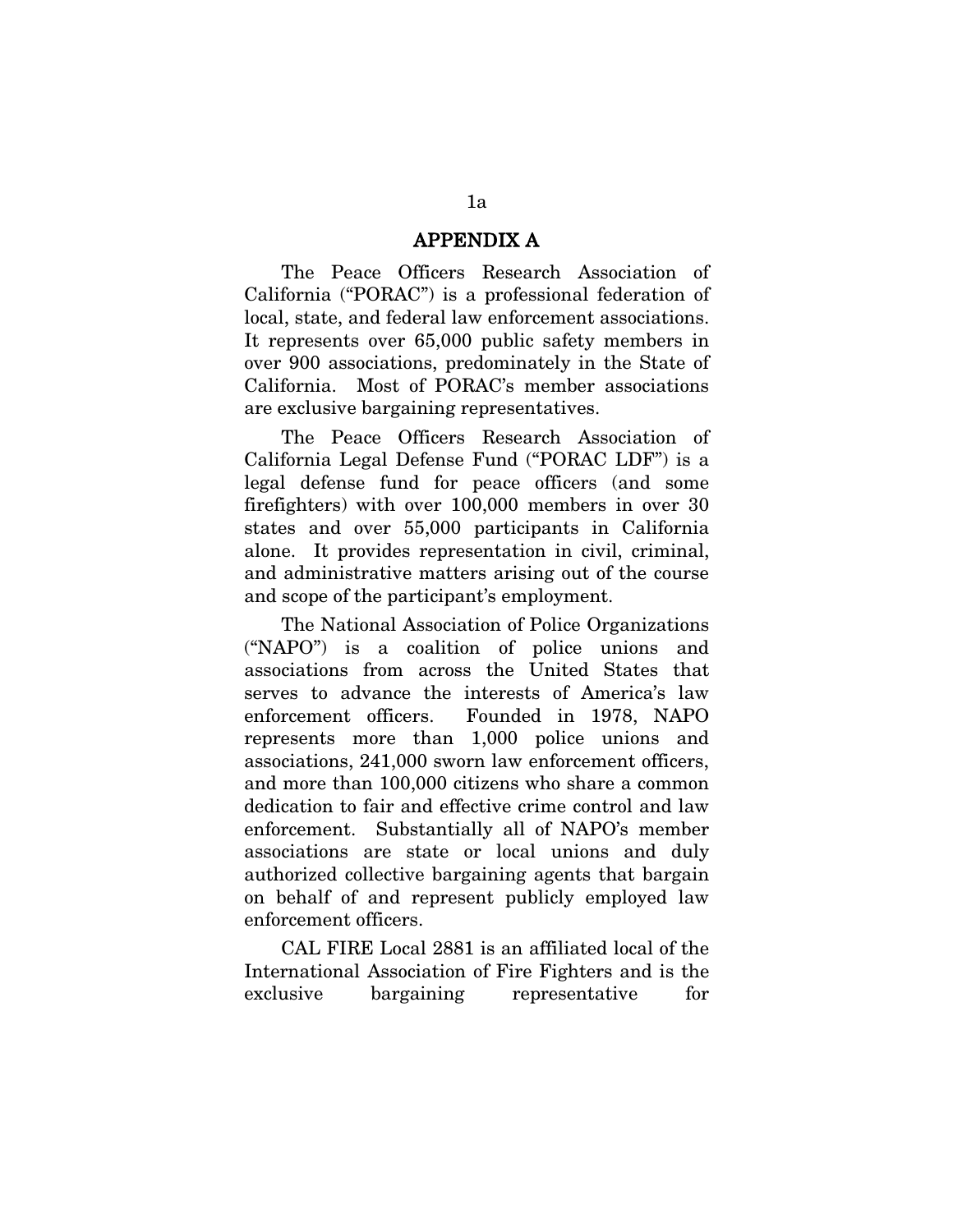approximately 6,000 California State-employed firefighters and related classifications, including Firefighters, Fire Apparatus Engineers, Fire Captains, Paramedics, Battalion Chiefs, and Foresters. It represents its members on all matters relating to wages, hours, and other terms and conditions of their employment.

The New York State Association of Police Benevolent Associations is a coalition of police unions representing approximately 45,000 police and law enforcement officers throughout New York City, New York State, the Port Authority Police, the Metropolitan Transportation Authority Police, Park Police, and the Waterfront Commission Police. The Association's function is to lobby at the state capital in Albany, NY and to protect the well-being and rights of law enforcement officers. All member organizations are state or local unions representing sworn police and law enforcement officers.

The Detectives' Endowment Association of the New York City Police Department is a labor union representing 5,500 active NYPD detectives and 12,000 retired detectives. Established originally as a fraternal group in 1917 for detectives, the union became the exclusive bargaining agent for NYPD detectives in 1963, representing its members on all collective bargaining issues, health benefits, pensions, and other related benefits.

California Statewide Law Enforcement Association is the exclusive bargaining representative for approximately 7,000 stateemployed peace officers (including Special Agents of the Department of Justice, Park Rangers, and Investigators of the Departments of Motor Vehicles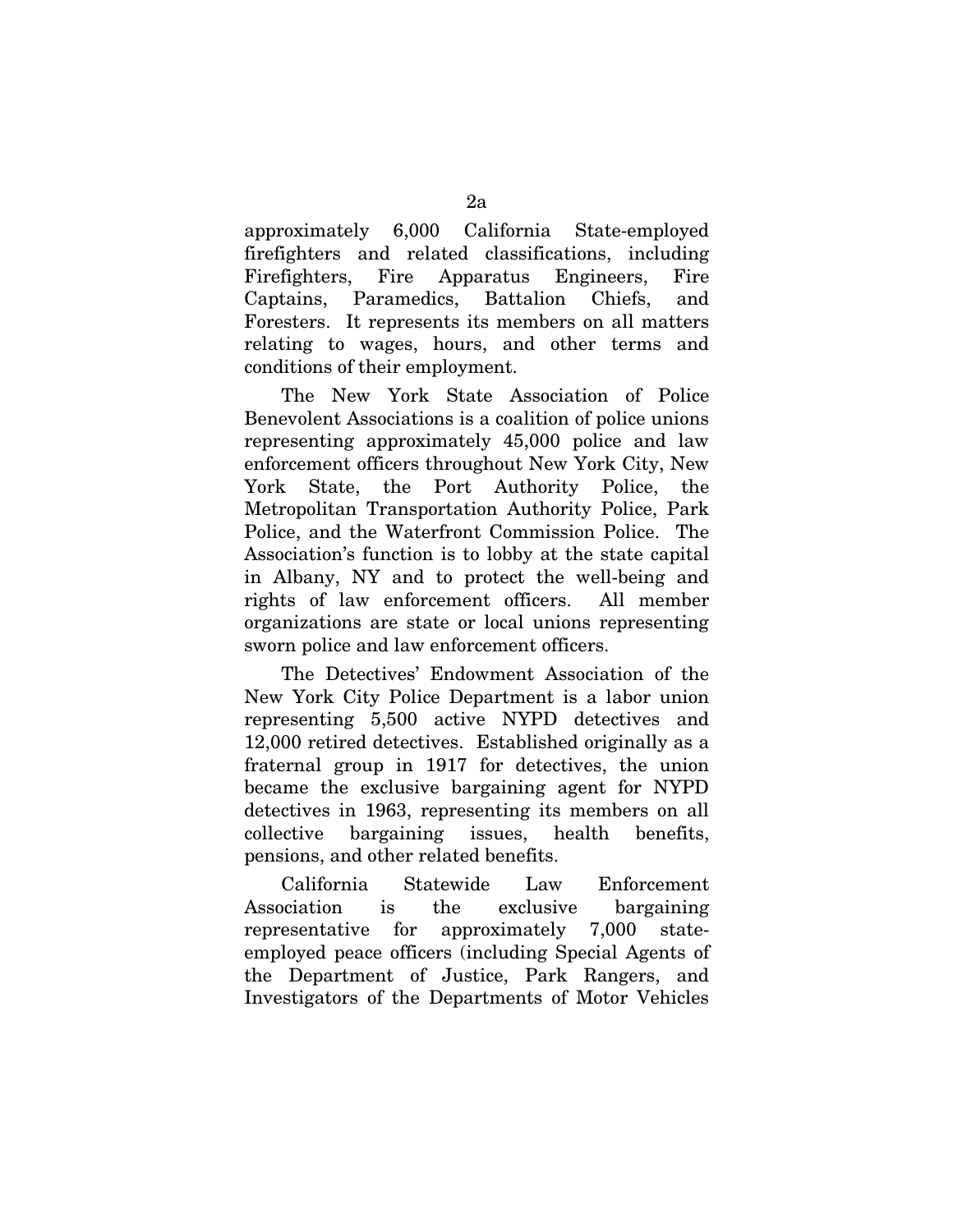and Alcohol and Beverage Control) and non-sworn law enforcement related classifications (including Criminalists, Non-Sworn Investigators, and Communications Operators). It represents its members on all matters relating to wages, hours, and other terms and conditions of their employment.

Davis Professional Firefighters Association Local 3494 is the exclusive bargaining representative for approximately 60 firefighters employed by the City of Davis. It is an affiliated local of the International Association of Firefighters and represents its members on all matters relating to wages, hours, and other terms and conditions of their employment.

The Fresno Deputy Sheriff's Association consists of approximately 500 deputy sheriffs and related law enforcement classifications including Dispatchers, Deputy Coroners, and Community Service Officers employed by the County of Fresno. The Fresno Deputy Sheriff's Association is the exclusive bargaining representative for those members on all matters relating to wages, hours, and other terms and conditions of their employment.

The San Francisco Police Officers Association is the exclusive bargaining representative for approximately 2,200 San Francisco Police Officers (including all sworn officers in the department from Police Officers through the ranks of Deputy Chiefs and Commanders) in their labor relations with the City and County of San Francisco and represents their members on all matters relating to wages, hours, and other terms and conditions of their employment.